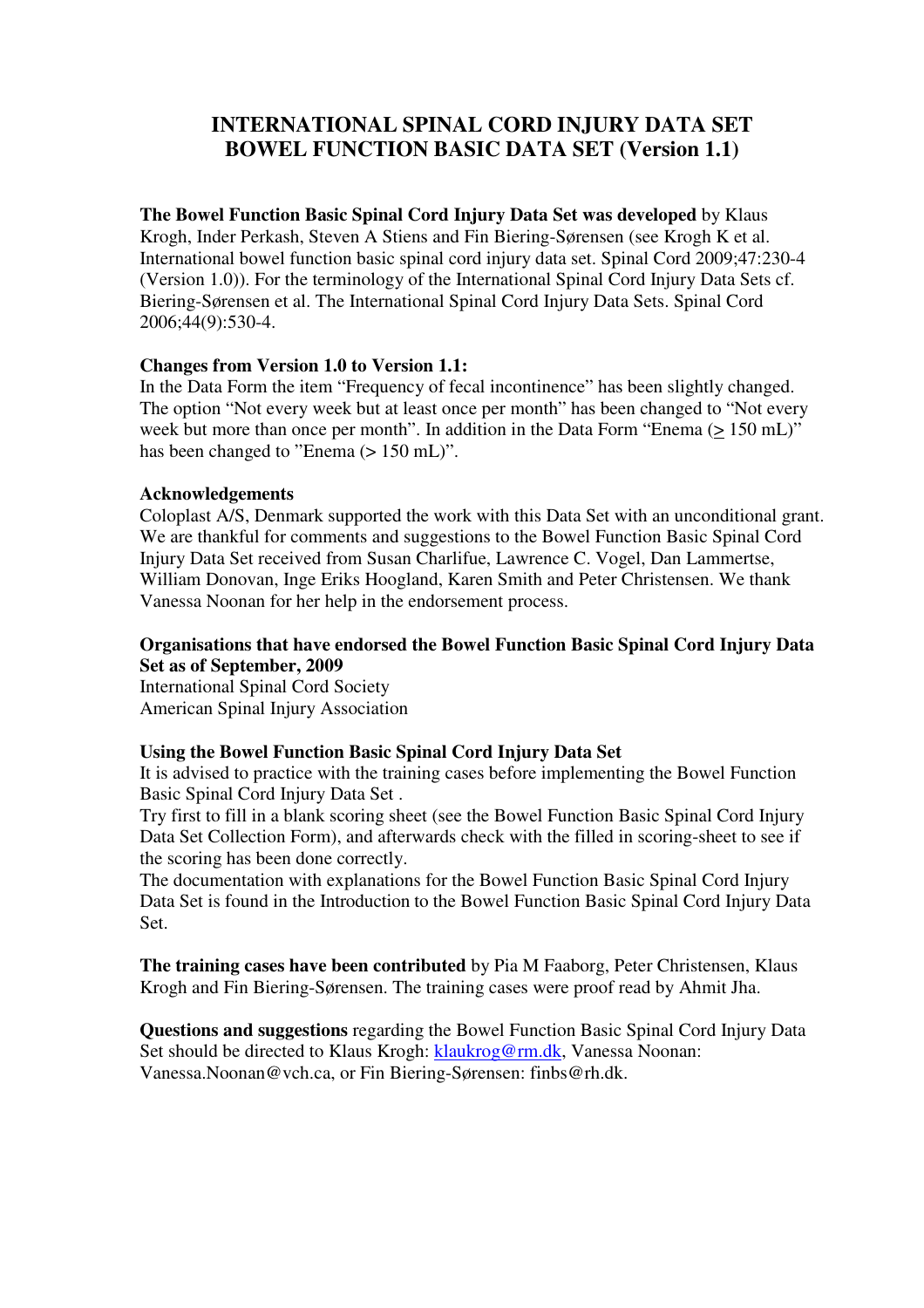## **BOWEL FUNCTION BASIC DATA SET (Version 1.1) – DATA FORM**

**Date performed:** YYYYMMDD Unknown

**Gastrointestinal or anal sphincter dysfunction unrelated to the spinal cord lesion:** 

No Yes, specify **No William Strategies and William Strategies Control** Unknown

#### **Surgical procedures on the gastrointestinal tract:**

 No Appendicectomy, date performed YYYYMMDD Cholecystectomy, date performed YYYYMMDD Colostomy, date last performed YYYYMMDD Ileostomy, date last performed YYYYMMDD Other, specify: example a set of the last performed  $\alpha$ , date last performed YYYYMMDD

Unknown

#### **Awareness of the need to defecate (within the last four weeks):**

Normal (direct)

 Indirect (For example: Abdominal cramping or discomfort - Abdominal muscle spasms - Spasms of lower extremities - Perspiration – Piloerection - Headache - Chills) None

Unknown

## **Defecation method and bowel care procedures (within the last four weeks):**

Main Supplementary

Normal defecation Straining / bearing down to empty Digital ano-rectal stimulation **Suppositories** Digital evacuation Mini enema (Clysma < 150 mL) Enema (> 150 mL) Colostomy Sacral anterior root stimulation Other method, specify Unknown

## **Average time required for defecation (within the last four weeks):**

 0-5 minutes 6-10 minutes 11-20 minutes 21-30 minutes 31-60 minutes More than 60 minutes Unknown

#### **Frequency of defecation (within the last four weeks):**

Three times or more per day Twice daily Once daily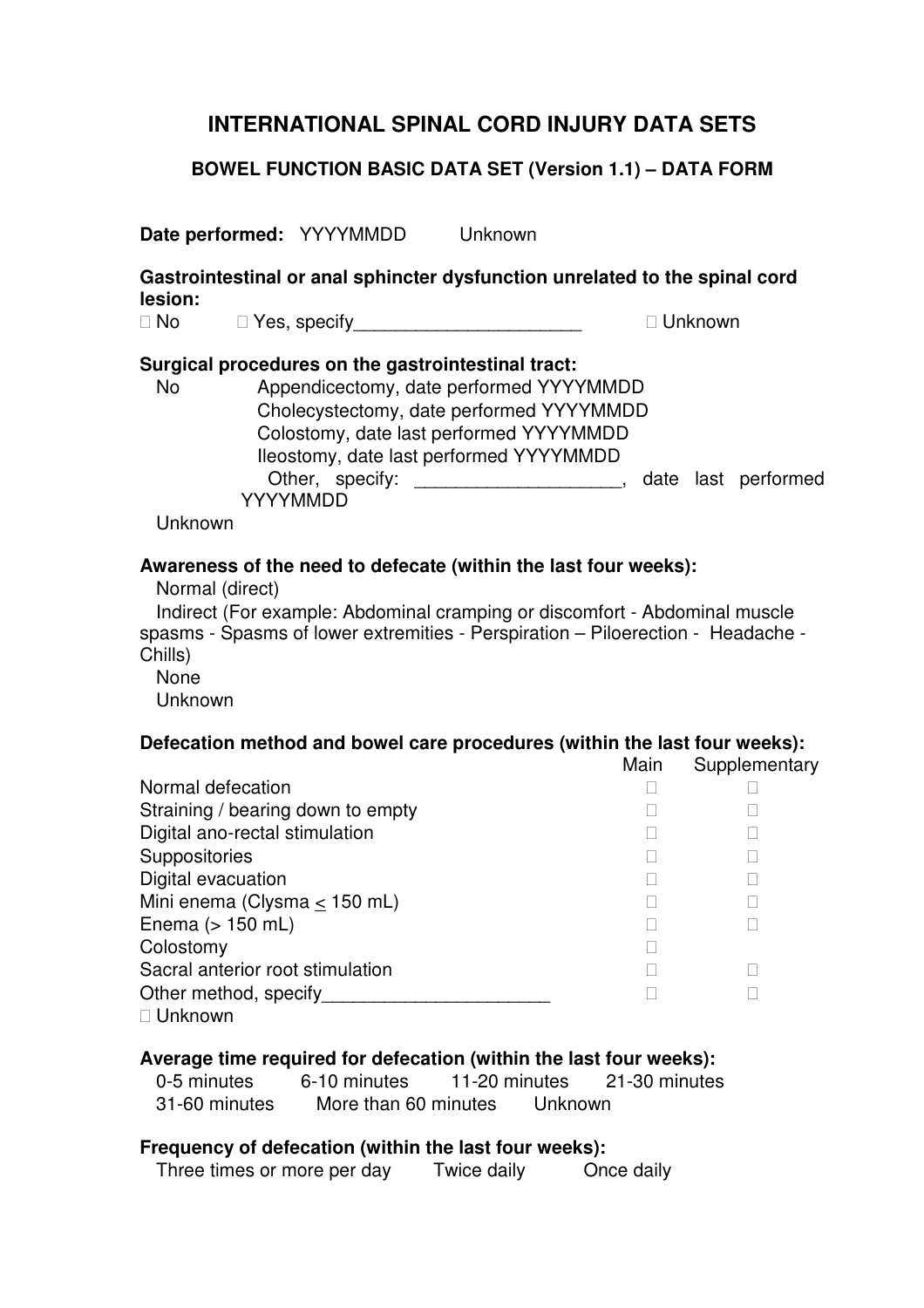Not daily but more than twice every week Twice every week Once every week Less than once every week, but at least once within the last four weeks No defecation within the last four weeks Not applicable Unknown

#### **Frequency of fecal incontinence (within the last three months):**

Two or more episodes per day One episode per day Not every day but at least once per week Not every week but more than once per month Once every month Less than once per month Never Unknown

#### **Need to wear pad or plug (within the last three months):**

 Daily use Not every day but at least once per week Not every week but at least once per month Less than once per month Never Unknown

## **Medication affecting bowel function / constipating agents (within the last four weeks):**

 No Yes, anticholinergics Yes, narcotics Yes, other, specify: \_\_\_\_\_\_\_\_\_\_\_\_\_\_\_\_\_\_\_\_\_\_\_\_\_\_\_\_\_\_

Unknown

## **Oral laxatives (within the last four weeks):**

 No Yes, osmotic laxatives (drops) Yes, osmotic or bulking laxatives (tablets or granulates) Yes, irritant laxatives (drops) Yes, irritant laxatives (tablets) Yes, prokinetics Yes, other, specify:

Unknown

| <b>None</b>    | Haemorrhoids | Perianal sores | <b>Fissures</b> | Rectal |
|----------------|--------------|----------------|-----------------|--------|
| prolapse       |              |                |                 |        |
| Other, specify |              | Unknown        |                 |        |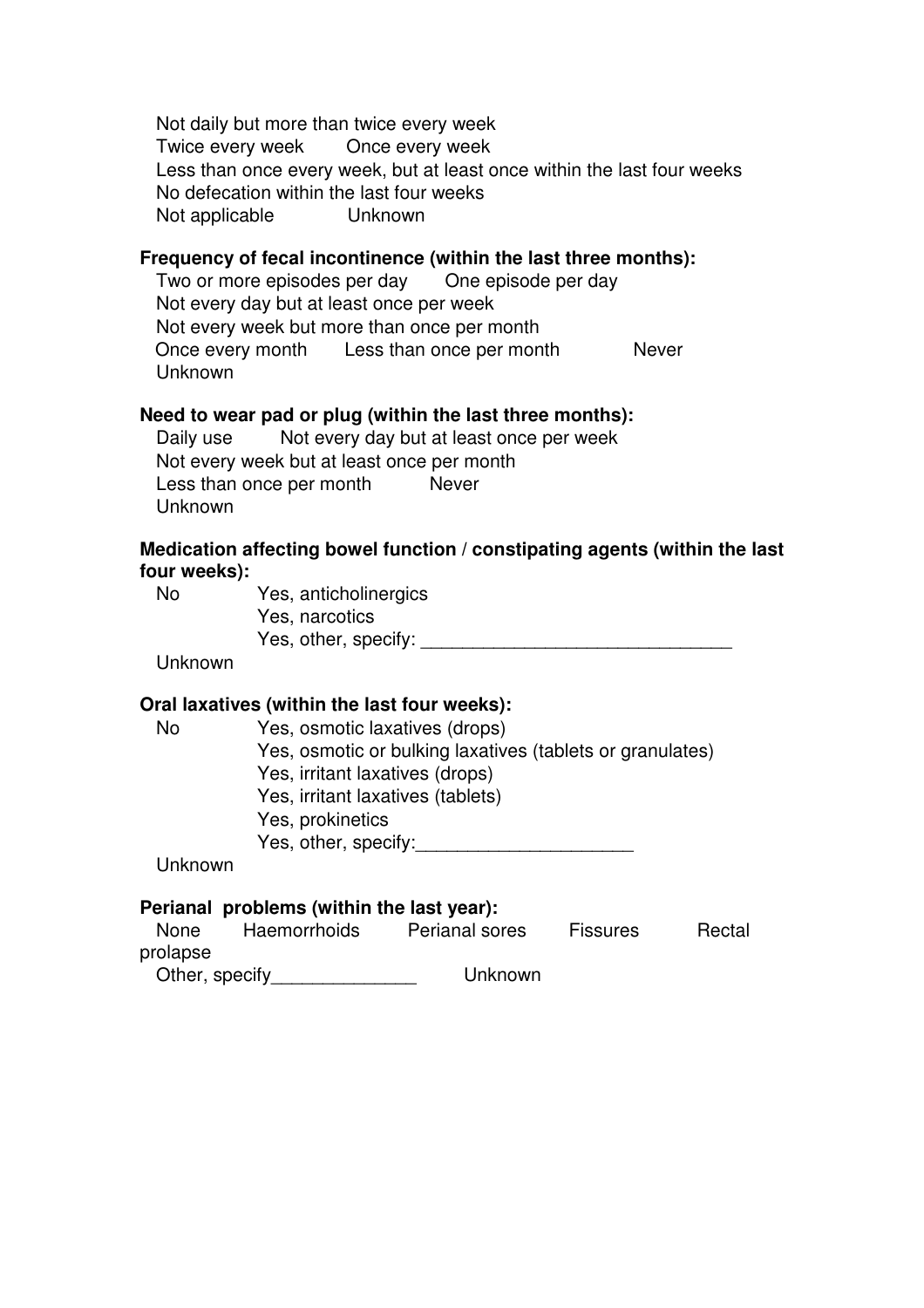#### **BOWEL FUNCTION BASIC DATA SET (Version 1.1) – COMMENTS**

The working-group consists of: Klaus Krogh Steven Stiens Inder Perkash Fin Biering-Sørensen

The majority of individuals with spinal cord injury (SCI) have neurogenic bowel dysfunction including constipation, fecal incontinence and abdominal pain or discomfort (Stone JM et al. 1990, Glickmann S and Kamm MA 1996, Krogh K et al. 1997, Finnerup NB et al. 2008). Constipation related symptoms become significantly more severe with time since injury (Stone JM et al. 1990, Faaborg PM et al. 2007).

In accordance with the aims of the International Spinal Cord Injury Data Sets (Biering-Sørensen F et al. 2006) the aim of the Bowel Function Basic Data Set for Spinal Cord Injury is to standardize the collection and reporting of a minimal amount of information on bowel function in daily practice. Furthermore, the Bowel Function Basic Data Set makes it possible to evaluate and compare results from various published studies on bowel dysfunction after SCI.

The Bowel Function Basic Data Set is applicable to adult individuals with traumatic or non-traumatic supraconal, conal or cauda equina lesions. To ensure that data are collected in a uniform manner each variable and each response category within variables have been specifically defined.

The Bowel Function Basic Data Set will mostly be used in connection with the background information within the International SCI Core Data Set (DeVivo et al. 2006). For research purposes it is recommended that the Bowel Function Basic Data Set is used in connection with the Bowel Function Extended Data Set.

Several scores for fecal incontinence and constipation exist but none have yet been generally accepted for use in individuals with SCI. Information necessary for computation of the Skt. Marks score (Vaizey CJ et al. 1999) and the Wexner score (Jorge JMN et al. 1993) for fecal incontinence, the Cleveland Constipation Score (Agachan F et al. 1996), and the Neurogenic Bowel Dysfunction Score (Krogh K et al. 2006) is found within the combined Bowel Function Basic and Extended Data Sets.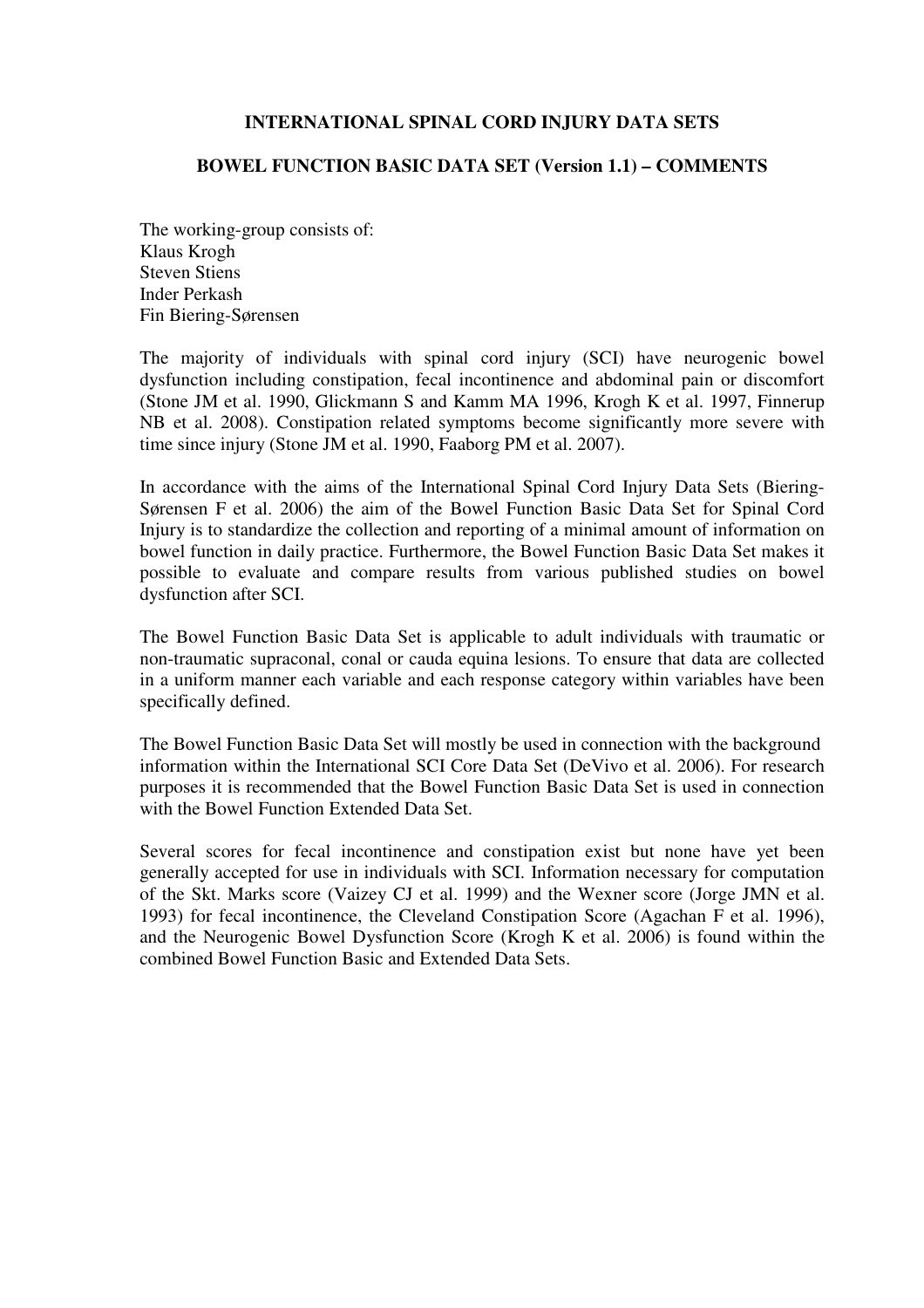References:

Agachan F, Chen T, Pfeiffer J, Reisman P, Wexner SD. A constipation scoring system to simplify evaluation and management of constipated patients. Dis Colon Rectum 1996; 39: 681-685.

Biering-Sørensen F, Charlifue S, DeVivo M, Noonan V, Post M, Stripling T, Wing P. International spinal cord injury data sets. Spinal Cord 2006; 44: 530-534.

DeVivo M, Biering-Sørensen F, Charlifue S, Noonan V, Post M, Stipling T, Wing P. International Spina Cord Injury Core Data Set. Spinal Cord 2006; 44: 535-540.

Drossman DA, Sandler RS, McKee DC, Lovitz AJ. Bowel patterns among subjects not seeking health care. Gastroenerology 1982; 83: 529-534.

Faaborg PM, Christensen P, Finnerup N, Laurberg S, Krogh K. The patern of colorectal dysfunction changes with time since spinal cord injury. Spinal Cord 2008; 46: 234-238.

Finnerup NB, Faaborg P, Krogh K, Jensen TS. Abdominal pain in long-term spinal cord injury. Spinal Cord 2008; 46: 198-203.

Glickmann S, Kamm MA. Bowel dysfunction in spinal cord injury patients. Lancet 1996; 347: 1651-1653.

Jones R, Lydeard S. Irritable bowel syndrome in the general population. Br Med J 1992; 304: 87-90.

Jorge JMN, Wexner SD. Etiology and management of faecal incontinence. Dis Colon Rectum 1993; 36: 77-97.

Krogh K, Nielsen J, Djurhuus JC, Mosdal C, Sabroe S, Laurberg S. Colorectal function in patients with spinal cord lesions. Dis Colon Rectum 1997; 40: 1233-1239.

Krogh K, Christensen P, Sabroe S, Laurberg S. Neurogenic bowel dysfunction score. Spinal Cord 2006; 44: 625

Stone JM, Nino-Murcia M, Wolfe VA, Perkash I. Chronic gastrointestinal problems in spinal cord injury aptients: a prospective analysis. Am J Gastroenterol 1990; 84: 1114- 1119.

Vaizey CJ, Carapeti E, Cahill JA, Kamm MA. Prospective comparison of faecal incontinence grading systems. Gut 1999; 44: 77-80.

Acknowledgement:

Coloplast A/S, Denmark has supported the work with this Data Set with an unconditional grant. We are thankful for all comments and suggestions received. Susan Charlifue, Lawrence Vogel, Dan Lammertse, William Donovan, Inge Eriks Hoogland, Karen Smith and Peter Christensen.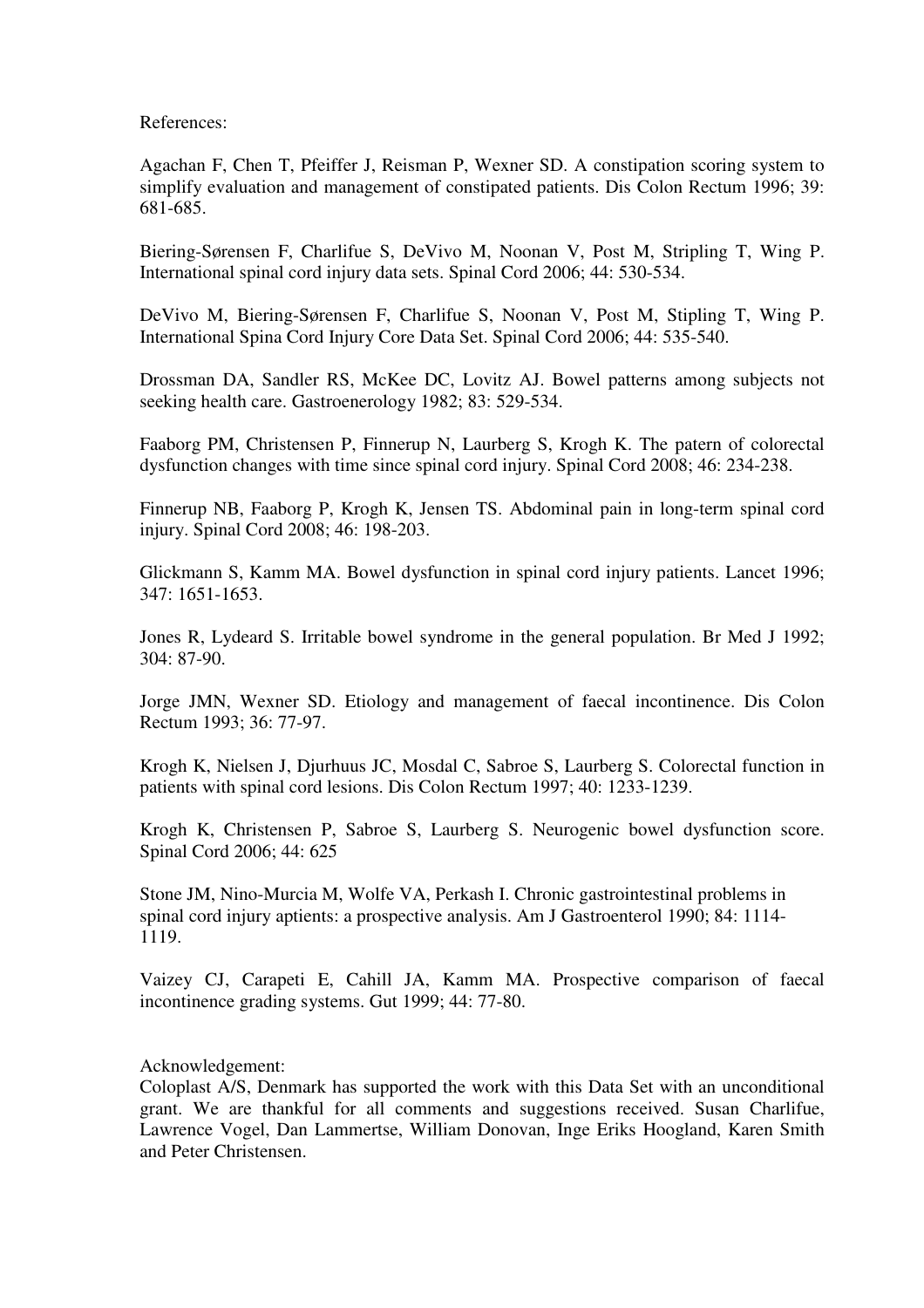| <b>VARIABLE NAME:</b> | Date of data collection                                                                                                                                                                                                                                                                                                                                                                                                                                                                                                                                                                                                                                                                                                                                                                                                           |  |  |
|-----------------------|-----------------------------------------------------------------------------------------------------------------------------------------------------------------------------------------------------------------------------------------------------------------------------------------------------------------------------------------------------------------------------------------------------------------------------------------------------------------------------------------------------------------------------------------------------------------------------------------------------------------------------------------------------------------------------------------------------------------------------------------------------------------------------------------------------------------------------------|--|--|
| <b>DESCRIPTION:</b>   | This variable documents the date of data collection                                                                                                                                                                                                                                                                                                                                                                                                                                                                                                                                                                                                                                                                                                                                                                               |  |  |
| <b>CODES:</b>         | YYYYMMDD                                                                                                                                                                                                                                                                                                                                                                                                                                                                                                                                                                                                                                                                                                                                                                                                                          |  |  |
| <b>COMMENTS:</b>      | As the collection of data on bowel function may be carried out<br>at any time since SCI, the date of data collection is imperative to<br>compute time since injury and to identify the data collected in<br>relation to other data collected on the same individual at various<br>time points.                                                                                                                                                                                                                                                                                                                                                                                                                                                                                                                                    |  |  |
| <b>VARIABLE NAME:</b> | Gastrointestinal or anal sphincter dysfunction unrelated to SCI                                                                                                                                                                                                                                                                                                                                                                                                                                                                                                                                                                                                                                                                                                                                                                   |  |  |
| <b>DESCRIPTION:</b>   | This variable documents any gastrointestinal or anal sphincter<br>dysfunction unrelated to SCI                                                                                                                                                                                                                                                                                                                                                                                                                                                                                                                                                                                                                                                                                                                                    |  |  |
| <b>CODES:</b>         | N <sub>0</sub><br>Unknown                                                                                                                                                                                                                                                                                                                                                                                                                                                                                                                                                                                                                                                                                                                                                                                                         |  |  |
| <b>COMMENTS:</b>      | This is gastrointestinal or<br>anal sphincter<br>dysfunction<br>concomitant and thus unrelated to changes in bowel function<br>due SCI.<br>Functional gastrointestinal disorders, especially irritable bowel<br>syndrome and idiopathic constipation, are very common in the<br>general population. The prevalence depends on the exact<br>definitions used but vary from $5\%$ up to approximately $20\%$<br>(Jones R and Lydeard S 1992). The presence of functional or<br>other gastrointestinal disorders before SCI may affect symptoms<br>and treatment outcome.<br>Anal sphincter lesions due to childbirth are common and may<br>contribute to fecal incontinence.<br>Many types of gastrointestinal and anal sphincter dysfunction<br>exist and it is therefore impractical to give an exact list of such<br>conditions. |  |  |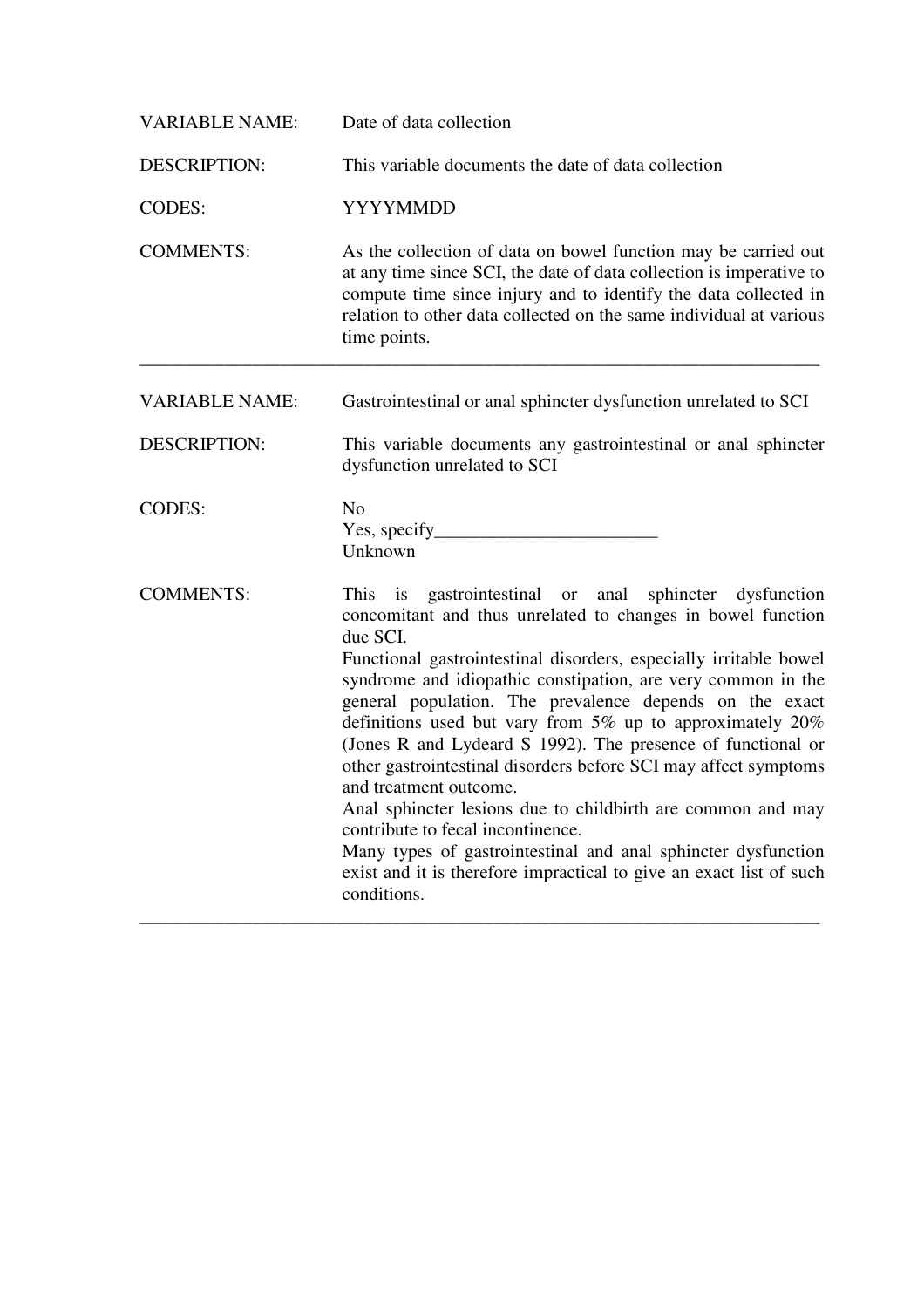| <b>VARIABLE NAME:</b> | Surgical procedures on the gastrointestinal tract                                                                                                                                                                                                                                                                                                                                                                                                                                                                                                                                                                                                                                                                                                                                                           |  |  |  |
|-----------------------|-------------------------------------------------------------------------------------------------------------------------------------------------------------------------------------------------------------------------------------------------------------------------------------------------------------------------------------------------------------------------------------------------------------------------------------------------------------------------------------------------------------------------------------------------------------------------------------------------------------------------------------------------------------------------------------------------------------------------------------------------------------------------------------------------------------|--|--|--|
| <b>DESCRIPTION:</b>   | This variable documents any surgical procedures on the<br>gastrointestinal tract                                                                                                                                                                                                                                                                                                                                                                                                                                                                                                                                                                                                                                                                                                                            |  |  |  |
| <b>CODES:</b>         | N <sub>0</sub><br>Appendicectomy, date performed YYYYMMDD<br>Cholecystectomy, date performed YYYYMMDD<br>Colostomy, date last performed YYYYMMDD<br>Ileostomy, date last performed YYYYMMDD<br>Other, specify: ________________, date last performed<br><b>YYYYMMDD</b><br>Unknown                                                                                                                                                                                                                                                                                                                                                                                                                                                                                                                          |  |  |  |
| <b>COMMENTS:</b>      | For the overall assessment of bowel function in individuals with<br>SCI<br>information<br>about<br>surgical procedures<br>the<br>on<br>gastrointestinal tract is important. This variable covers any<br>surgical procedure on the gastrointestinal tract before or after<br>SCI. It also includes perianal surgery. Due to the large number<br>of possible surgical procedures it is impractical to list more than<br>the most important or common. Other surgical procedures on<br>the gastrointestinal tract should be listed and specified under<br>Other.                                                                                                                                                                                                                                               |  |  |  |
| <b>VARIABLE NAME:</b> | Awareness of the need to defecate (within the last four weeks)                                                                                                                                                                                                                                                                                                                                                                                                                                                                                                                                                                                                                                                                                                                                              |  |  |  |
| <b>DESCRIPTION:</b>   | This variable documents any awareness of the need to defecate<br>within the last four weeks                                                                                                                                                                                                                                                                                                                                                                                                                                                                                                                                                                                                                                                                                                                 |  |  |  |
| <b>CODES:</b>         | Normal (direct)<br>Indirect (For example: Abdominal cramping or discomfort,<br>abdominal muscle spasms, spasms of lower extremities,<br>perspiration, piloerection, headache or chills)<br>None<br>Unknown                                                                                                                                                                                                                                                                                                                                                                                                                                                                                                                                                                                                  |  |  |  |
| <b>COMMENTS:</b>      | Many individuals with SCI lack any awareness of the need to<br>defecate. Others have indirect symptoms. These are mainly<br>abdominal cramping or discomfort and spasms of the abdominal<br>muscles or lower extremities. Autonomic symptoms including<br>headache, perspiration, piloerection, and chills before or during<br>defecation are common, especially in individuals with lesions<br>above Th6 (Krogh et al. 1997). Autonomic symptoms are often<br>unpleasant to the individual and may indicate insufficient bowel<br>emptying. Lack of awareness of the need to defecate is<br>especially common in individual with complete lesions and<br>increases the risk of fecal incontinence. Symptoms may change<br>with time and in the present data set they are given for the last<br>four weeks. |  |  |  |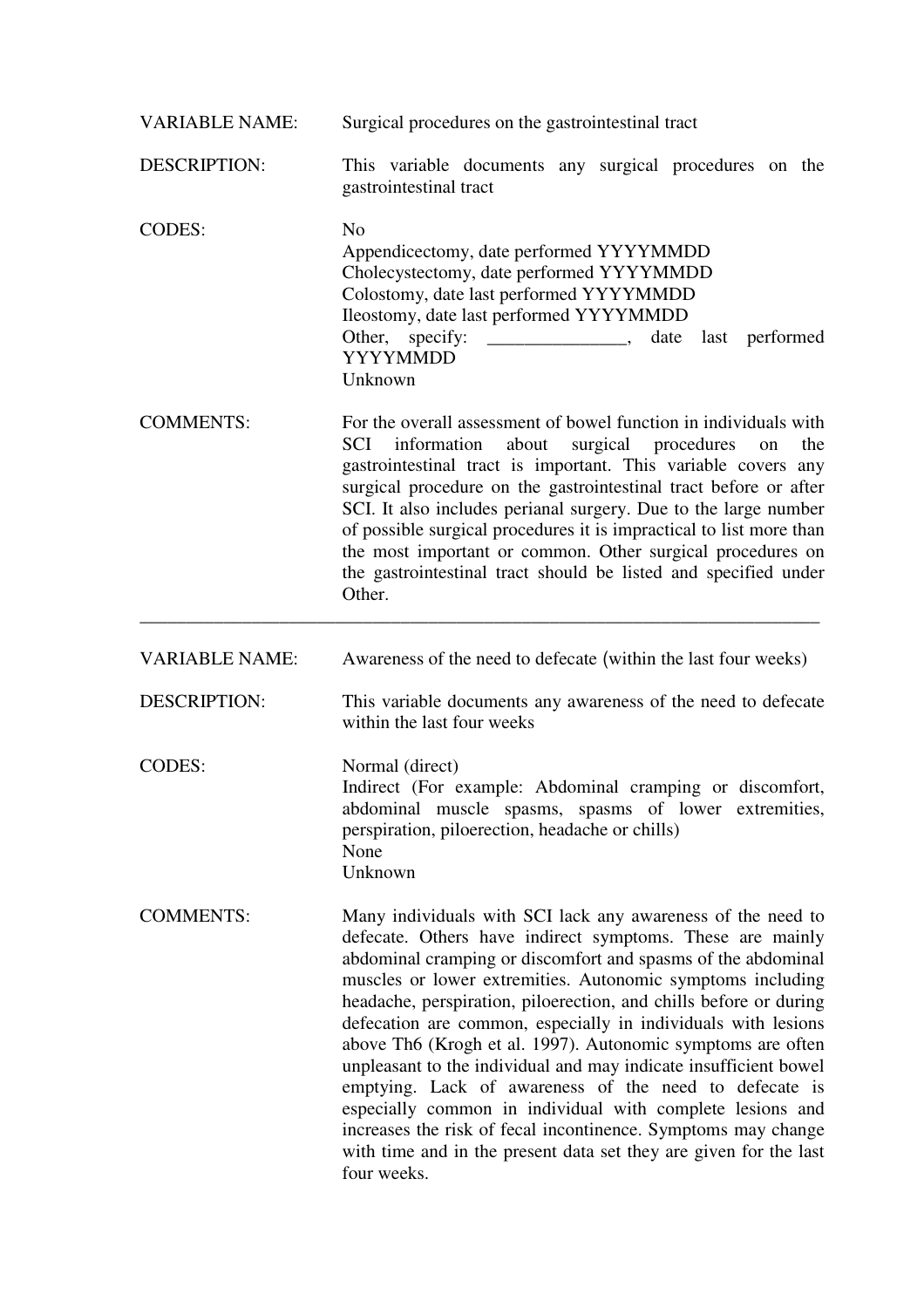| <b>VARIABLE NAME:</b> | Defecation method and bowel care procedures (within the last<br>four weeks)                                                                                                                                                                                                                                                                                                                                                                                                                                                                                                                                                                                                                                                                                                                                                                                                          |
|-----------------------|--------------------------------------------------------------------------------------------------------------------------------------------------------------------------------------------------------------------------------------------------------------------------------------------------------------------------------------------------------------------------------------------------------------------------------------------------------------------------------------------------------------------------------------------------------------------------------------------------------------------------------------------------------------------------------------------------------------------------------------------------------------------------------------------------------------------------------------------------------------------------------------|
| <b>DESCRIPTION:</b>   | This variable documents defecation method and bowel care<br>procedures within the last four weeks                                                                                                                                                                                                                                                                                                                                                                                                                                                                                                                                                                                                                                                                                                                                                                                    |
| <b>CODES:</b>         | Normal defecation – Main method<br>Normal defecation - Supplementary method<br>Straining / bearing down to empty – Main method<br>Straining / bearing down to empty - Supplementary method<br>Digital ano-rectal stimulation - Main method<br>Digital ano-rectal stimulation - Supplementary method<br>Suppositories – Main method<br>Suppositories - Supplementary method<br>Digital evacuation - Main method<br>Digital evacuation - Supplementary method<br>Mini enema (Clysma, < 150 mL) - Main method<br>Mini enema (Clysma, $\leq 150$ mL) - Supplementary method<br>Enema $(>150$ mL) – Main method<br>Enema (>150 mL) - Supplementary method<br>Colostomy<br>Sacral anterior root stimulation – Main method<br>Sacral anterior root stimulation - Supplementary method<br>Other – Main method, Specify: _____<br>Other - Supplementary method, Specify: _________<br>Unknown |
| <b>COMMENTS:</b>      | Individuals with SCI may use a combination of bowel emptying<br>procedures. For practical purposes one should be defined as the<br>Main method. Supplementary methods should be performed at<br>least once every week. More than one supplementary method<br>can be used. The choice of defecation method and bowel care<br>procedures may change with time and in the present data set<br>they are given for the last four weeks.<br>Digital ano-rectal stimulation is digital triggering of rectal<br>contractions and anal relaxation and thus rectal emptying.<br>Digital evacuation is the need to dig out stools with a finger.<br>Mini enema (or Clysma) contains 150 ml or less and enema<br>contain $> 150$ ml.<br>In individuals having a colostomy, this is always considered the<br>main method for defecation.                                                          |

\_\_\_\_\_\_\_\_\_\_\_\_\_\_\_\_\_\_\_\_\_\_\_\_\_\_\_\_\_\_\_\_\_\_\_\_\_\_\_\_\_\_\_\_\_\_\_\_\_\_\_\_\_\_\_\_\_\_\_\_\_\_\_\_\_\_\_\_\_\_\_\_\_

\_\_\_\_\_\_\_\_\_\_\_\_\_\_\_\_\_\_\_\_\_\_\_\_\_\_\_\_\_\_\_\_\_\_\_\_\_\_\_\_\_\_\_\_\_\_\_\_\_\_\_\_\_\_\_\_\_\_\_\_\_\_\_\_\_\_\_\_\_\_\_\_\_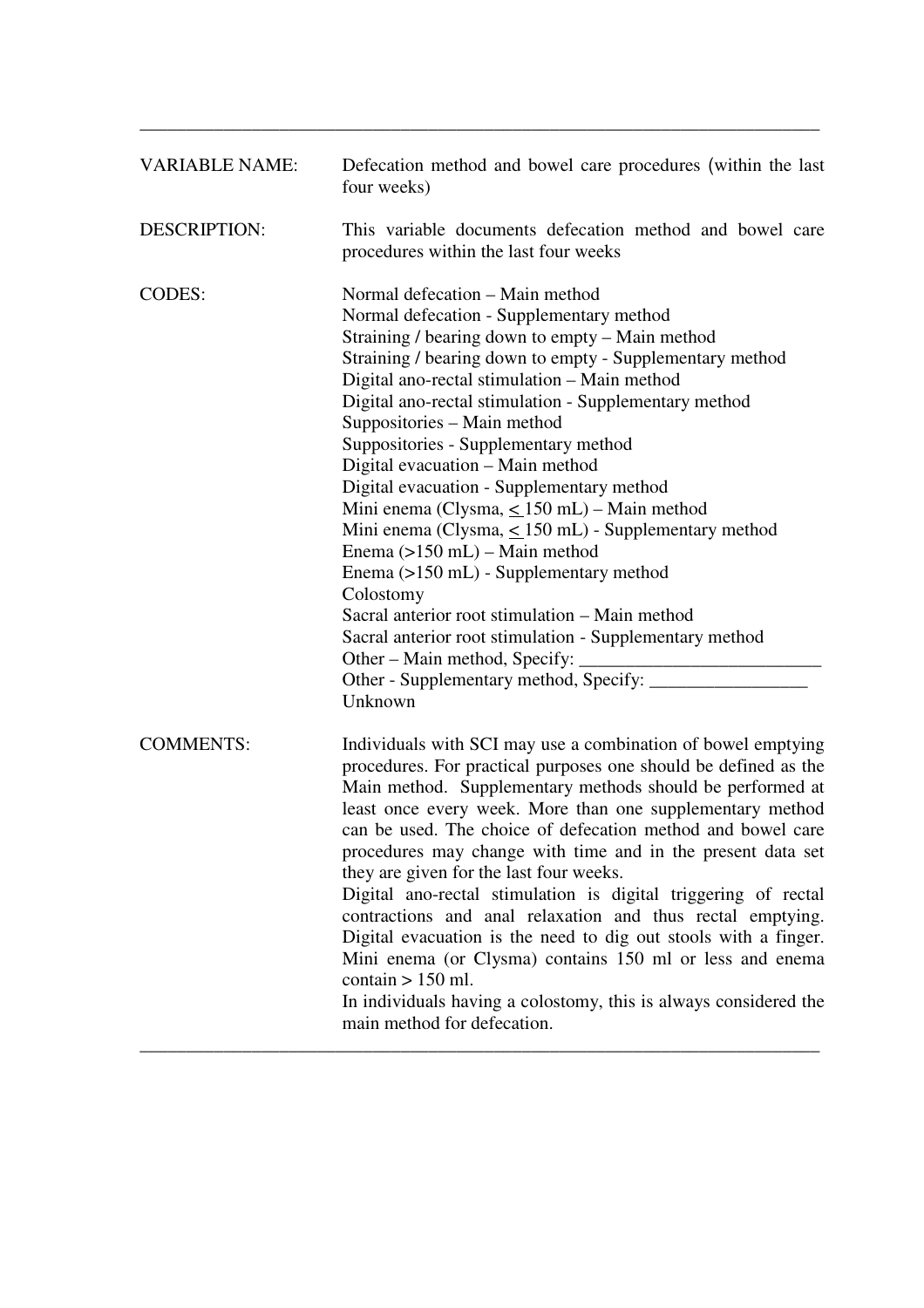| <b>VARIABLE NAME:</b> | Average time required for defecation (within the last four<br>weeks)                                                                                                                                                                                                                                                                                                                                                                                                                                                                                                                                                                                                                                                                                            |  |  |
|-----------------------|-----------------------------------------------------------------------------------------------------------------------------------------------------------------------------------------------------------------------------------------------------------------------------------------------------------------------------------------------------------------------------------------------------------------------------------------------------------------------------------------------------------------------------------------------------------------------------------------------------------------------------------------------------------------------------------------------------------------------------------------------------------------|--|--|
| <b>DESCRIPTION:</b>   | This variable documents average time required for each<br>defecation within the last four weeks                                                                                                                                                                                                                                                                                                                                                                                                                                                                                                                                                                                                                                                                 |  |  |
| <b>CODES:</b>         | 0-5 minutes<br>6-10 minutes<br>11-20 minutes<br>21-30 minutes<br>31-60 minutes<br>More than 60 minutes<br>Not applicable<br>Unknown                                                                                                                                                                                                                                                                                                                                                                                                                                                                                                                                                                                                                             |  |  |
| <b>COMMENTS:</b>      | Time needed for defecation is clinically very important and<br>strongly associated with impact on quality of life (Krogh et al.<br>2006). The time given is from first transferring to the toilet or<br>commode until end of defecation and transferal to wheel chair<br>or moving from the toilet. If bladder emptying, body washing,<br>shaving etc is also performed while sitting at the toilet time for<br>this is<br>subtracted. For individuals performing bowel<br>management while lying in the bed time required is from<br>beginning to end of bowel management not including time for<br>bladder management, body washing etc. Time needed for<br>defecation is the assessed average time for <i>each</i> defecation<br>within the last four weeks. |  |  |
| <b>VARIABLE NAME:</b> | Frequency of defecation (within the last four weeks)                                                                                                                                                                                                                                                                                                                                                                                                                                                                                                                                                                                                                                                                                                            |  |  |
| <b>DESCRIPTION:</b>   | This variable documents the average frequency of defecation<br>within the last four weeks                                                                                                                                                                                                                                                                                                                                                                                                                                                                                                                                                                                                                                                                       |  |  |
| <b>CODES:</b>         | Three times or more per <i>day</i><br>Twice daily<br>Once <i>daily</i><br>Not daily but more than twice every week<br>Twice every week<br>Once every week<br>Less than once every week but at least once within the last four                                                                                                                                                                                                                                                                                                                                                                                                                                                                                                                                   |  |  |
| weeks                 | No defecation within the last four weeks<br>Not applicable<br>Unknown                                                                                                                                                                                                                                                                                                                                                                                                                                                                                                                                                                                                                                                                                           |  |  |
| <b>COMMENTS:</b>      | The frequency of defecation is very variable. However, in the<br>general population more than 94% defecate between three times<br>per day and three times per week (Drossman et al. 1982).<br>Among individuals with SCI approximately 3% defecate less                                                                                                                                                                                                                                                                                                                                                                                                                                                                                                         |  |  |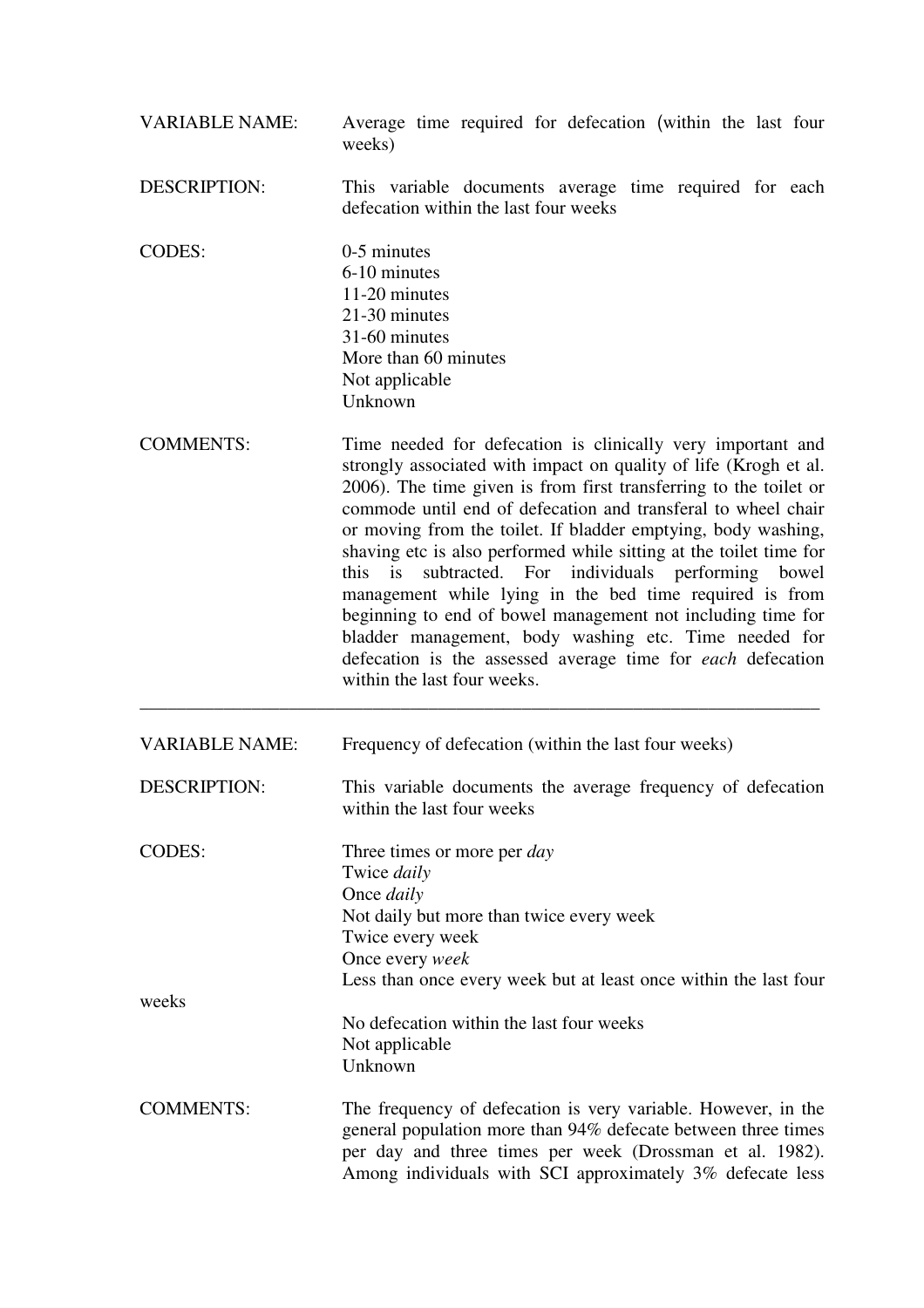|                       | than once every week. Extremely few individuals will not have<br>defecated within the last four weeks. However, in order to be<br>able to compute the Cleveland Constipation Score this option is<br>included. Infrequent defecation is an indicator of insufficient<br>bowel management and associated with impact on quality of life<br>(Krogh et al. 2006).<br>This variable does not distinguish between spontaneous or<br>assisted defecation. Not applicable can be used i.e. in subjects<br>with ileo- or colostomy. |
|-----------------------|-----------------------------------------------------------------------------------------------------------------------------------------------------------------------------------------------------------------------------------------------------------------------------------------------------------------------------------------------------------------------------------------------------------------------------------------------------------------------------------------------------------------------------|
| <b>VARIABLE NAME:</b> | Frequency of fecal incontinence (within the last three months)                                                                                                                                                                                                                                                                                                                                                                                                                                                              |
| <b>DESCRIPTION:</b>   | This variable documents the average frequency of incontinence<br>to <i>solid or liquid</i> stools within the last three months                                                                                                                                                                                                                                                                                                                                                                                              |
| <b>CODES:</b>         | Two or more episodes per day<br>One episode per day<br>Not every day but at least once per week<br>Not every week but more than once per month<br>Once per month<br>Less than once per month<br>Never<br>Unknown                                                                                                                                                                                                                                                                                                            |
| <b>COMMENTS:</b>      | Fecal incontinence is defined as involuntary passage of stools. It<br>has profound influence on quality of life and may cause severe<br>restriction on social activities. The frequency of fecal<br>incontinence is variable even within subjects, so it is assessed<br>over a period of three months.<br>This variable does not distinguish between incontinence to <i>solid</i><br>or liquid stools. In subjects with ileo- or colostomy leakage is<br>considered as fecal incontinence.                                  |
| <b>VARIABLE NAME:</b> | Need to wear pad or plug (within the last three months)                                                                                                                                                                                                                                                                                                                                                                                                                                                                     |
| <b>DESCRIPTION:</b>   | This variable documents the need to wear a pad or plug within<br>the last three months                                                                                                                                                                                                                                                                                                                                                                                                                                      |
| <b>CODES:</b>         | Daily use<br>Not every day but at least once per week<br>Not every week but at least once per month<br>Less than once per month<br>Never<br>Unknown                                                                                                                                                                                                                                                                                                                                                                         |
| <b>COMMENTS:</b>      | This variable describes the need to wear a pad due to fecal<br>incontinence or combined fecal and urinary incontinence. The<br>need to wear a pad only for urinary incontinence is not included.                                                                                                                                                                                                                                                                                                                            |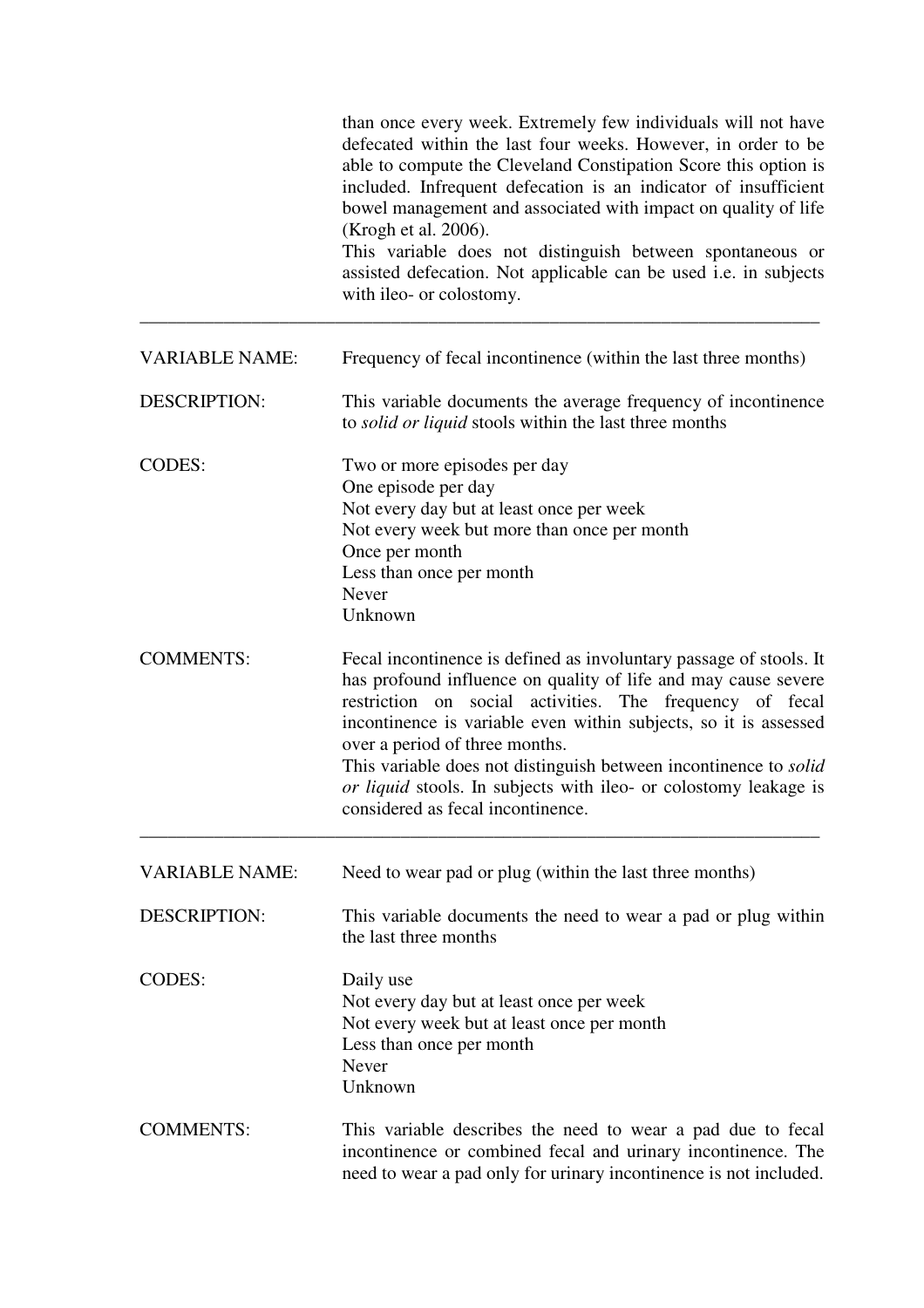|                                                                                                                                                                                                                                                                                                                                                                                                                                                                                                                                                                                                                                                                                                  | need to wear a pad indicates insufficient bowel<br>The 1<br>management. The use of anal plug is mainly relevant for<br>individuals with conal or cauda equina lesions.                                                                                                                                                                |  |  |
|--------------------------------------------------------------------------------------------------------------------------------------------------------------------------------------------------------------------------------------------------------------------------------------------------------------------------------------------------------------------------------------------------------------------------------------------------------------------------------------------------------------------------------------------------------------------------------------------------------------------------------------------------------------------------------------------------|---------------------------------------------------------------------------------------------------------------------------------------------------------------------------------------------------------------------------------------------------------------------------------------------------------------------------------------|--|--|
| <b>VARIABLE NAME:</b><br>Medication affecting bowel function / constipating agents<br>(within the last four weeks)                                                                                                                                                                                                                                                                                                                                                                                                                                                                                                                                                                               |                                                                                                                                                                                                                                                                                                                                       |  |  |
| <b>DESCRIPTION:</b>                                                                                                                                                                                                                                                                                                                                                                                                                                                                                                                                                                                                                                                                              | The variable documents medication affecting bowel function<br>including constipating agents within the last four weeks                                                                                                                                                                                                                |  |  |
| <b>CODES:</b>                                                                                                                                                                                                                                                                                                                                                                                                                                                                                                                                                                                                                                                                                    | N <sub>0</sub><br>Yes, anticholinergics<br>Yes, narcotics<br>Unknown                                                                                                                                                                                                                                                                  |  |  |
| <b>COMMENTS:</b><br>A number of drugs affect gastrointestinal motility. The most<br>commonly used among individuals with SCI are probably<br>anticholinergics and narcotics. Other common examples are:<br>calcium antagonists, diuretics, serotonin reuptake inhibitors, and<br>spasmolytics. Many drugs affect gastrointestinal function and it<br>is impractical to give an exact list of them all. It does not only<br>include orally taken agents but also patches, suppositories and<br>injections. It does not include laxatives.<br>Constipating agents, especially loperamide, taken by a minority<br>of individuals with SCI against fecal incontinence should also<br>be listed here. |                                                                                                                                                                                                                                                                                                                                       |  |  |
| <b>VARIABLE NAME:</b>                                                                                                                                                                                                                                                                                                                                                                                                                                                                                                                                                                                                                                                                            | Oral laxatives (within the last four weeks)                                                                                                                                                                                                                                                                                           |  |  |
| <b>DESCRIPTION:</b>                                                                                                                                                                                                                                                                                                                                                                                                                                                                                                                                                                                                                                                                              | The variable documents the use of oral laxatives within the last<br>four weeks                                                                                                                                                                                                                                                        |  |  |
| <b>CODES:</b>                                                                                                                                                                                                                                                                                                                                                                                                                                                                                                                                                                                                                                                                                    | N <sub>0</sub><br>Yes, osmotic laxatives (drops)<br>Yes, osmotic or bulking laxatives (tablets or granulates)<br>Yes, irritant laxatives (drops)<br>Yes, irritant laxatives (tablets)<br>Yes, prokinetics<br>Unknown                                                                                                                  |  |  |
| <b>COMMENTS:</b>                                                                                                                                                                                                                                                                                                                                                                                                                                                                                                                                                                                                                                                                                 | Oral laxatives are commonly used by individuals with SCI. A<br>large number of oral laxatives exist either as drops or tablets and<br>it is impractical to give a full list within the frames of this data<br>set. Commonly used bulking or osmotic agents are lactulose,<br>psyllium, magnesium and sorbitol. Commonly used irritant |  |  |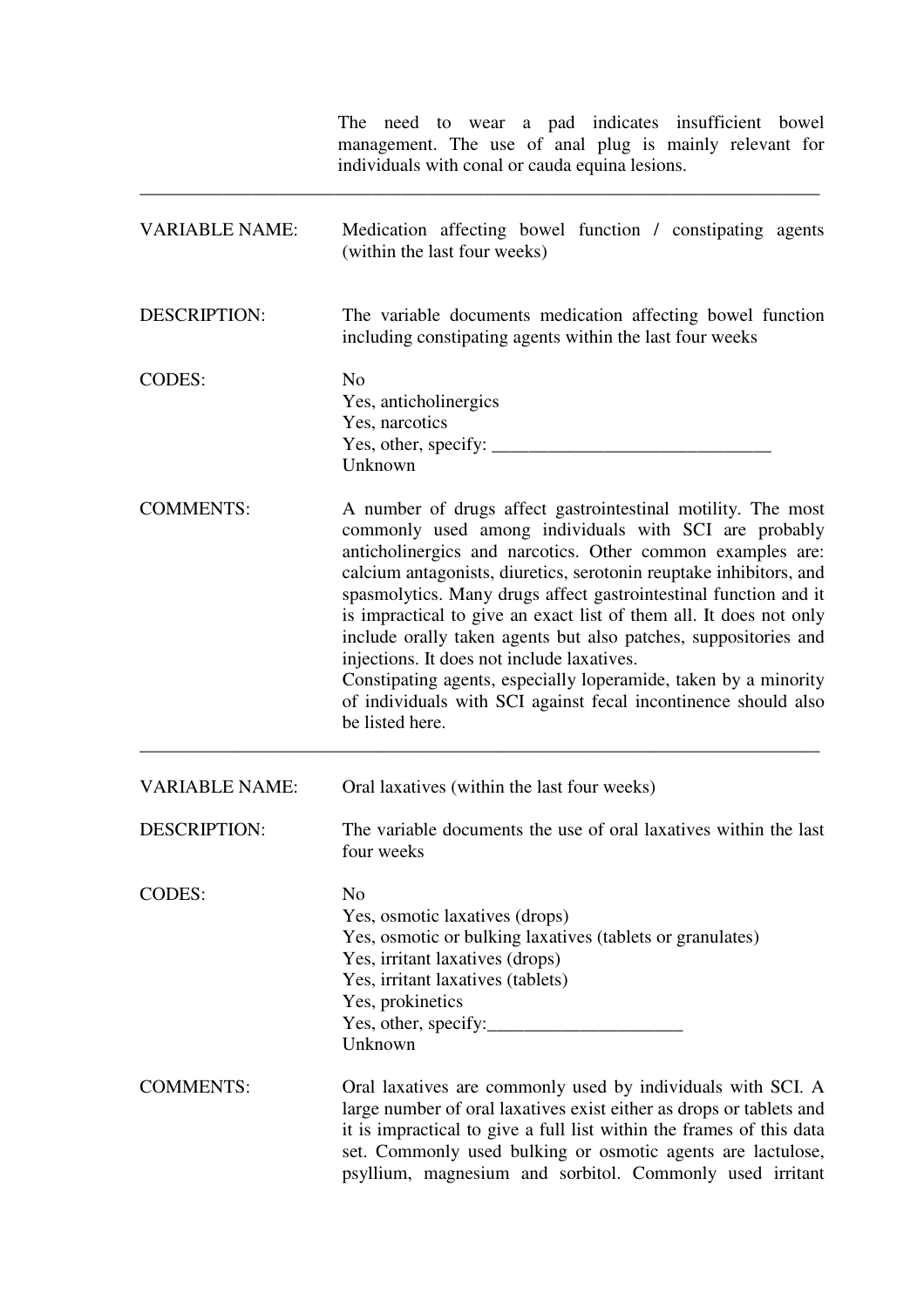laxatives are bisacodyl and sodium picosulphate. Cisapride, previously the most commonly used oral prokinetic agent, is now withdrawn from common use and is rarely used in persons with SCI. \_\_\_\_\_\_\_\_\_\_\_\_\_\_\_\_\_\_\_\_\_\_\_\_\_\_\_\_\_\_\_\_\_\_\_\_\_\_\_\_\_\_\_\_\_\_\_\_\_\_\_\_\_\_\_\_\_\_\_\_\_\_\_\_\_\_\_\_\_\_\_\_\_

| <b>VARIABLE NAME:</b> | Perianal problems (within the last year)                                                                                                                                                                                                                                                                                                                                                                                                                                                                                                                                                                         |  |  |  |
|-----------------------|------------------------------------------------------------------------------------------------------------------------------------------------------------------------------------------------------------------------------------------------------------------------------------------------------------------------------------------------------------------------------------------------------------------------------------------------------------------------------------------------------------------------------------------------------------------------------------------------------------------|--|--|--|
| <b>DESCRIPTION:</b>   | This variable documents the presence of perianal problems<br>within the last year                                                                                                                                                                                                                                                                                                                                                                                                                                                                                                                                |  |  |  |
| CODES:                | None<br>Haemorrhoids<br>Perianal sores<br><b>Fissures</b><br>Rectal prolapse<br>Unknown                                                                                                                                                                                                                                                                                                                                                                                                                                                                                                                          |  |  |  |
| <b>COMMENTS:</b>      | Due to staining and assisted defecation haemorrhoids, fissures,<br>and rectal prolapse are more common among individuals with<br>SCI than in the general population. Anal soiling may contribute<br>to perianal sores. In the present data set perianal sores are<br>located within the crena ani or the perineum and not on the<br>buttocks or lower back. For practical purposes no distinction is<br>made in the present data set between rectal mucosal prolapse<br>and full-wall rectal prolapse.<br>Perianal problems may change with time and only those present<br>within the last year should be noted. |  |  |  |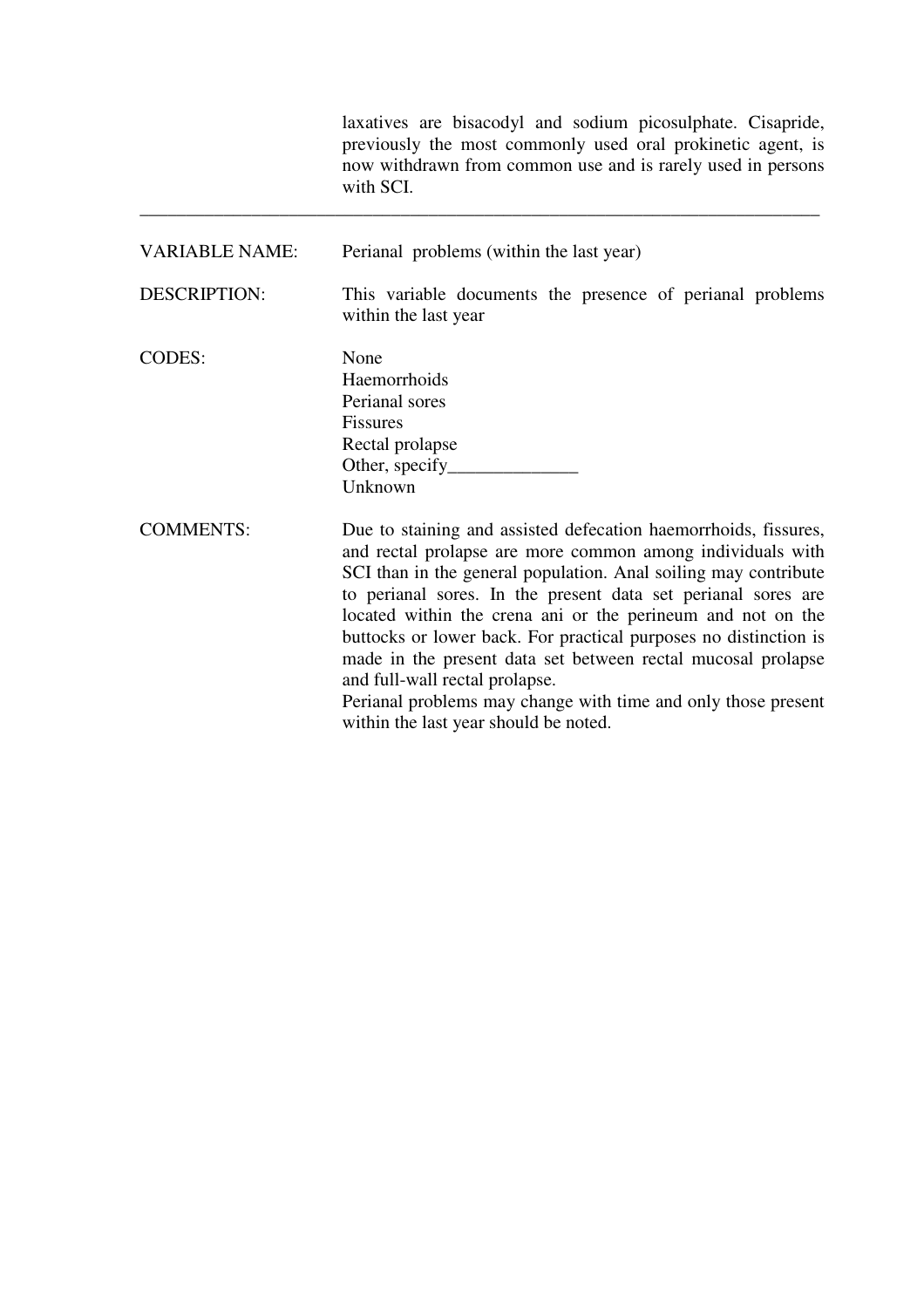## **CASES FOR TRAINING OF THE INTERNATIONAL BOWEL FUNCTION BASIC SPINAL CORD INJURY DATA SET**

## **CASE 1 FOR BOWEL FUNCTION BASIC DATA SET TRAINING**

A 28 years old male with motor and sensory complete spinal cord lesion at C7 came for his regular follow-up visit to the department June 12, 2009. The lesion was caused by a motorbike accident four years before. During the accident he had trauma to the abdomen. A laparotomy was performed followed by splenectomy. There was no history of other abdominal or perianal surgery. Before the accident he had normal bowel function with controlled defecation every morning. Since the accident, he describes that he has lost normal sensation for bowel movements. Instead, he usually gets chills and perspiration on the neck and left shoulder. He has a helper who performs digital anorectal stimulation of him each morning. The procedure takes 45 minutes and usually results in defecation. If there has not been any bowel movement for two days they use a mini enema (120 ml). This happens approximately every second week.

He has incontinence for liquid stools once or twice per month and for that reason he does not take any oral laxatives. Due to spasms in the legs he takes Baclofen R and due to pain in the shoulders he occasionally takes Paracetamol.

The condition has been stable over the last three years and he is now referred for training in transanal irrigation. At inspection the perineum is normal. At digital examination he is unable to feel the investigation. There is normal anal resting tone but no squeeze pressure.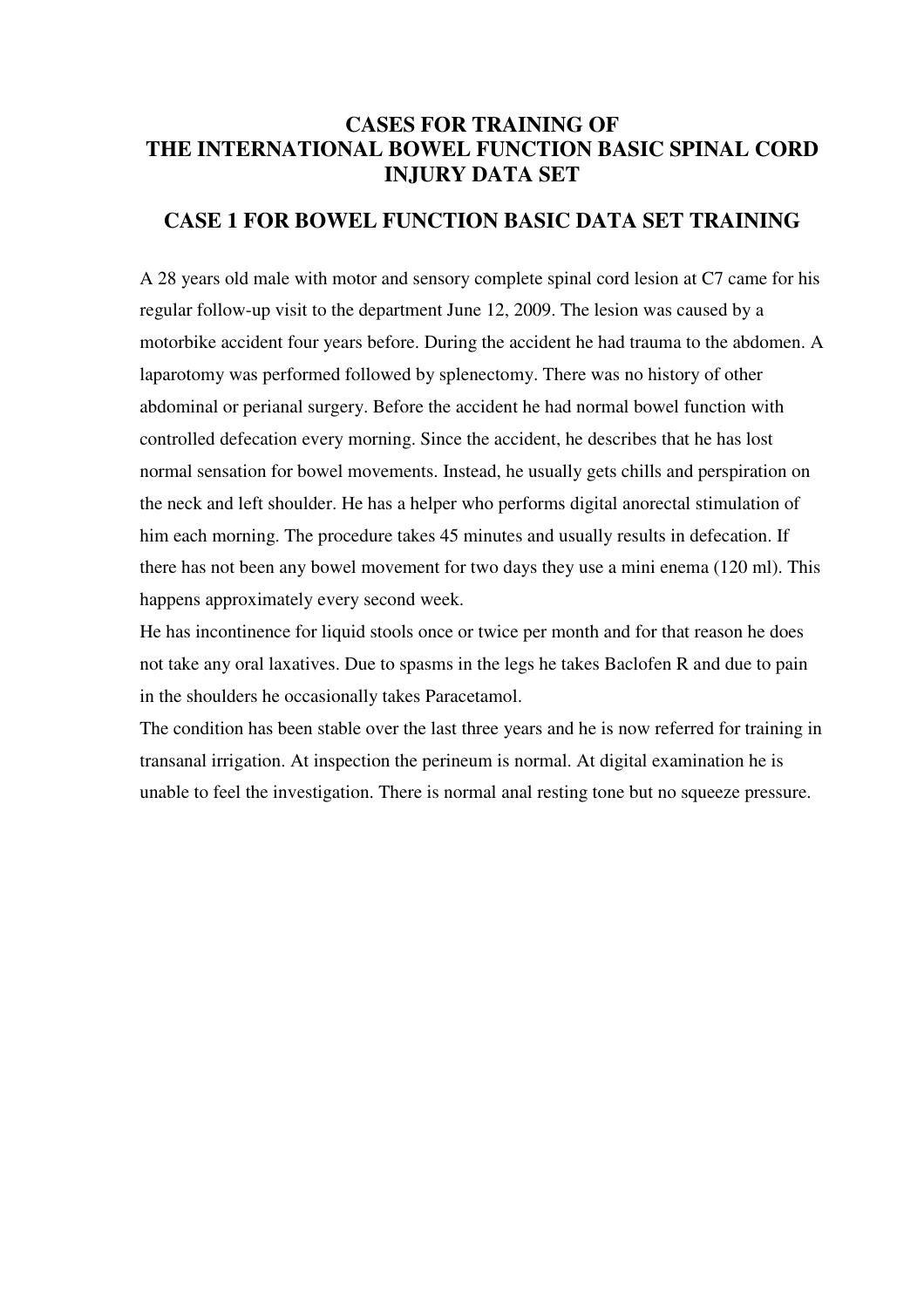## **BOWEL FUNCTION BASIC DATA SET (Version 1.1) – DATA FORM for CASE 1**

**Date performed:** 20090612 Unknown **Gastrointestinal or anal sphincter dysfunction unrelated to the spinal cord lesion:**  X No Yes, specify The Contract of the Unknown **Surgical procedures on the gastrointestinal tract:**  X No Appendicectomy, date performed YYYYMMDD Cholecystectomy, date performed YYYYMMDD Colostomy, date last performed YYYYMMDD Ileostomy, date last performed YYYYMMDD Other, specify: \_\_\_\_\_\_\_\_\_\_\_\_\_\_\_\_\_\_\_\_, date last performed YYYYMMDD Unknown **Awareness of the need to defecate (within the last four weeks):**  Normal (direct) X Indirect (For example: Abdominal cramping or discomfort - Abdominal muscle spasms - Spasms of lower extremities - Perspiration – Piloerection - Headache - Chills) None Unknown **Defecation method and bowel care procedures (within the last four weeks):** Main Supplementary Normal defecation Straining / bearing down to empty Digital ano-rectal stimulation Network Channels A **Suppositories** Digital evacuation Mini enema (Clysma < 150 mL) X Enema (> 150 mL) Colostomy Sacral anterior root stimulation Other method, specify Unknown **Average time required for defecation (within the last four weeks):** 0-5 minutes 6-10 minutes 11-20 minutes 21-30 minutes X 31-60 minutes More than 60 minutes Unknown **Frequency of defecation (within the last four weeks):** 

Three times or more per day Twice daily X Once daily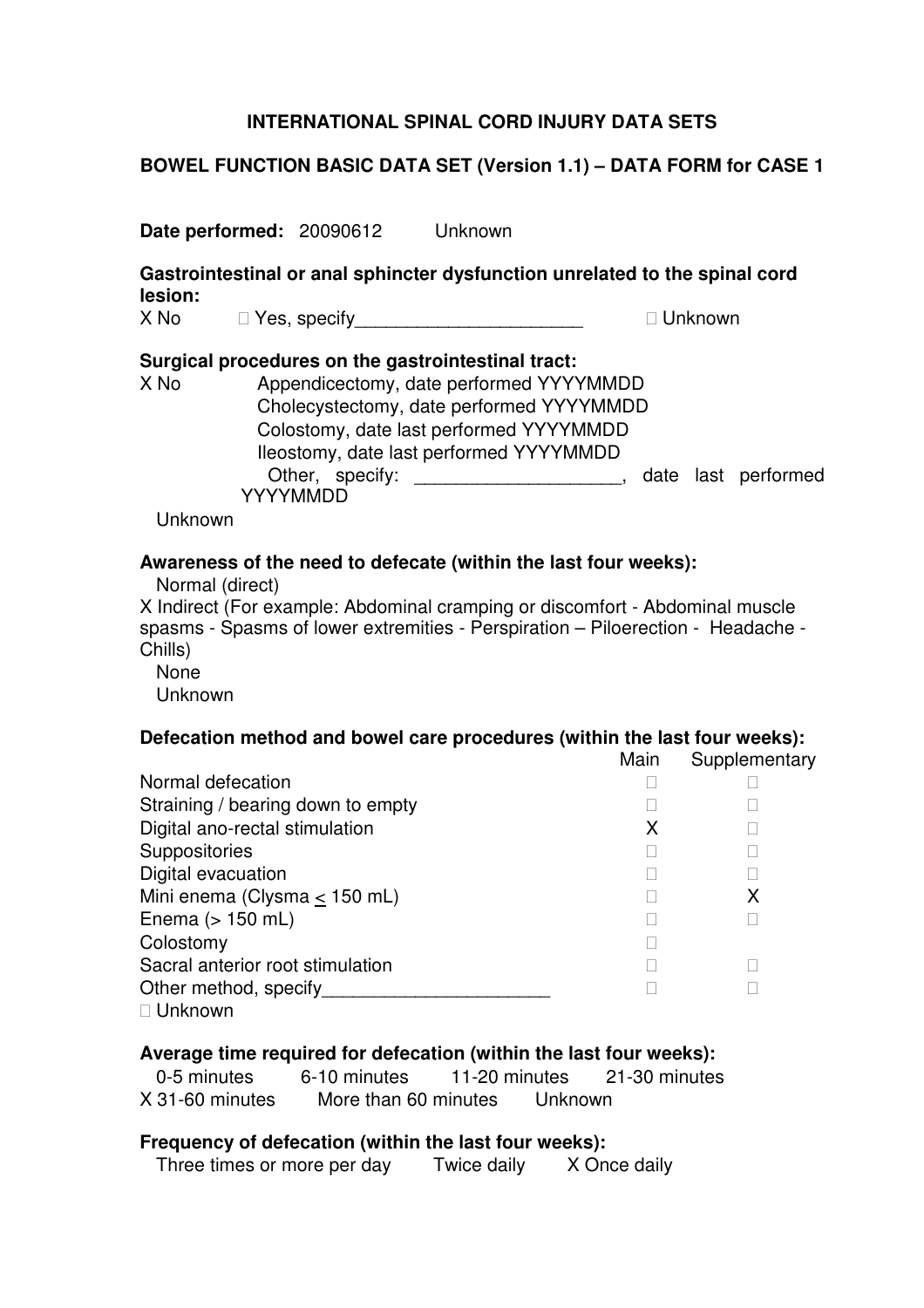Not daily but more than twice every week Twice every week Once every week Less than once every week, but at least once within the last four weeks No defecation within the last four weeks Not applicable Unknown

#### **Frequency of fecal incontinence (within the last three months):**

Two or more episodes per day One episode per day Not every day but at least once per week

X Not every week but more than once per month Once every month Less than once per month Never Unknown

#### **Need to wear pad or plug (within the last three months):**

Daily use Not every day but at least once per week Not every week but at least once per month Less than once per month X Never Unknown

## **Medication affecting bowel function / constipating agents (within the last four weeks):**

 No Yes, anticholinergics Yes, narcotics X Yes, other, specify: Baclofen

Unknown

#### **Oral laxatives (within the last four weeks):**

X No Yes, osmotic laxatives (drops) Yes, osmotic or bulking laxatives (tablets or granulates) Yes, irritant laxatives (drops) Yes, irritant laxatives (tablets) Yes, prokinetics Yes, other, specify:

Unknown

| X None         | Haemorrhoids | Perianal sores | <b>Fissures</b> | Rectal |
|----------------|--------------|----------------|-----------------|--------|
| prolapse       |              |                |                 |        |
| Other, specify |              | Unknown        |                 |        |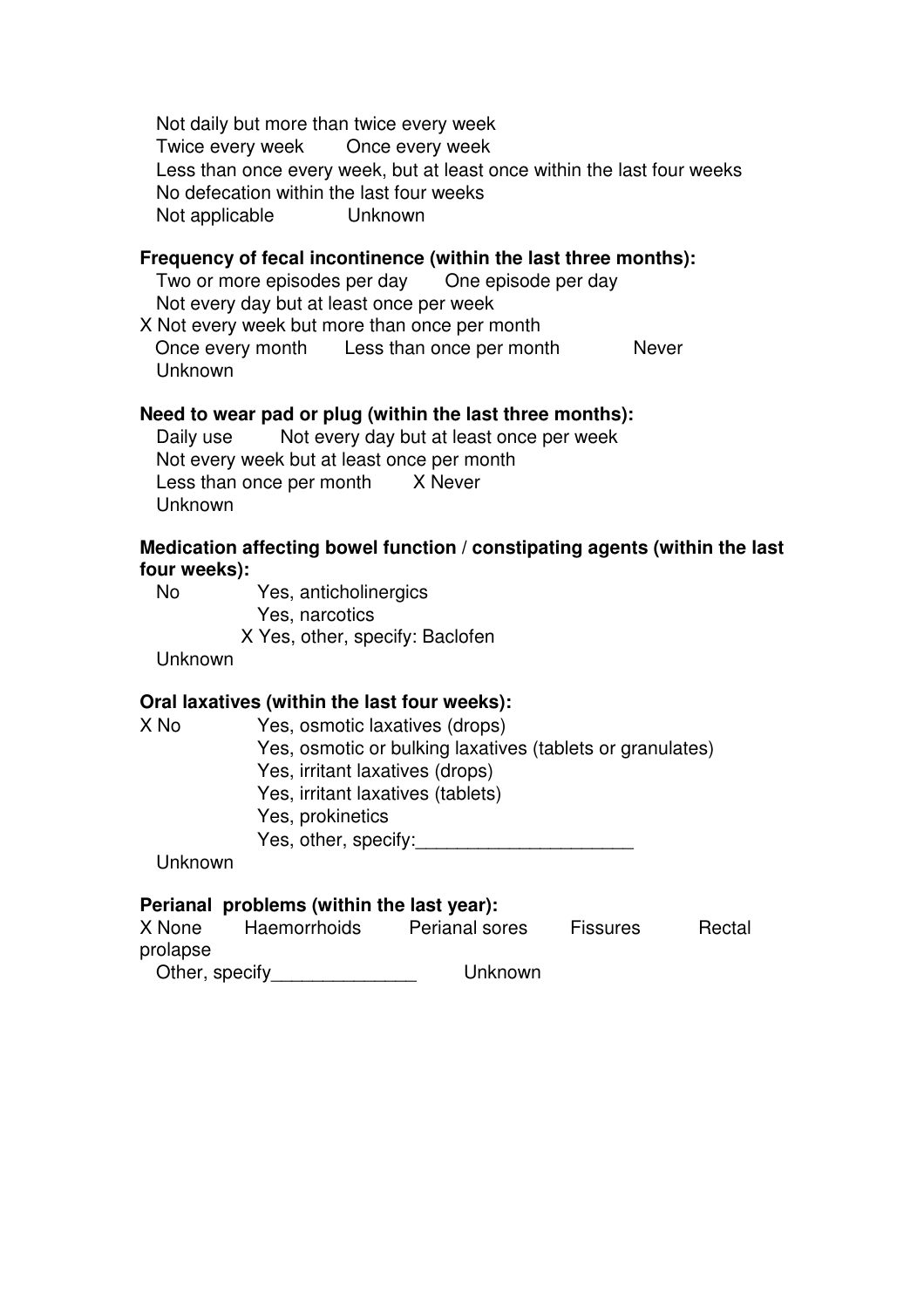### **CASE 2 FOR BOWEL FUNCTION BASIC DATA SET TRAINING**

A 24 year old woman born with lumbosacral myelomeningocele came for consultation June 12, 2009. She has no hydrocephalus and is able to walk with crutches. An appendectomy was performed when she was eight years old (date of surgery: February 3th 1993). She does not follow any specific bowel regime. There is spontaneous defecation every day. This only takes 8-10 minutes. Even though she has what she finds must be normal sensation for defecation, she has very short time to reach the toilet and is incontinent to both liquid and solid stools. Some years ago she had fecal incontinence once or twice per month but now it is almost every day and she always needs to wear diapers. She does not take any medication.

At inspection there is prolapse of the rectal mucosa. At digital examination there is very low anal tone and only weak squeeze pressure. She can feel the investigation.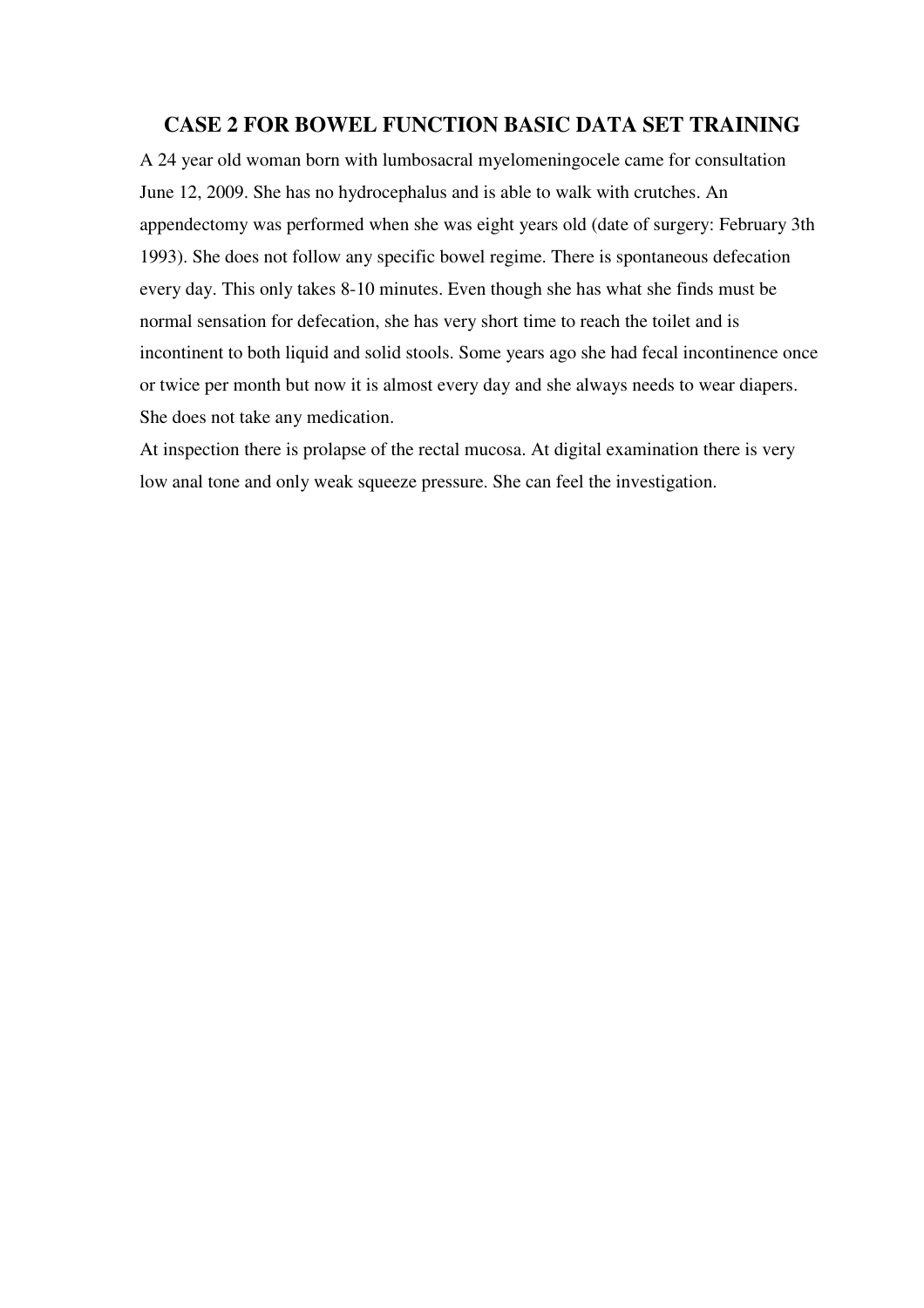## **BOWEL FUNCTION BASIC DATA SET (Version 1.1) – DATA FORM for CASE 2**

**Date performed:** 20090612 Unknown

**Gastrointestinal or anal sphincter dysfunction unrelated to the spinal cord lesion:** 

No Yes, specify and the settlement of the Number of Allen Structure and Allen Structure and Allen Structure and A

## **Surgical procedures on the gastrointestinal tract:**

 No X Appendicectomy, date performed 19930203 Cholecystectomy, date performed YYYYMMDD Colostomy, date last performed YYYYMMDD Ileostomy, date last performed YYYYMMDD Other, specify: \_\_\_\_\_\_\_\_\_\_\_\_\_\_\_\_\_\_\_\_, date last performed YYYYMMDD

Unknown

## **Awareness of the need to defecate (within the last four weeks):**

X Normal (direct)

 Indirect (For example: Abdominal cramping or discomfort - Abdominal muscle spasms - Spasms of lower extremities - Perspiration – Piloerection - Headache - Chills)

None

Unknown

## **Defecation method and bowel care procedures (within the last four weeks):**

Main Supplementary

Normal defecation X Straining / bearing down to empty Digital ano-rectal stimulation **Suppositories** Digital evacuation Mini enema (Clysma < 150 mL) Enema (> 150 mL) Colostomy Sacral anterior root stimulation Other method, specify Unknown

## **Average time required for defecation (within the last four weeks):**

 0-5 minutes X 6-10 minutes 11-20 minutes 21-30 minutes 31-60 minutes More than 60 minutes Unknown

## **Frequency of defecation (within the last four weeks):**

Three times or more per day Twice daily X Once daily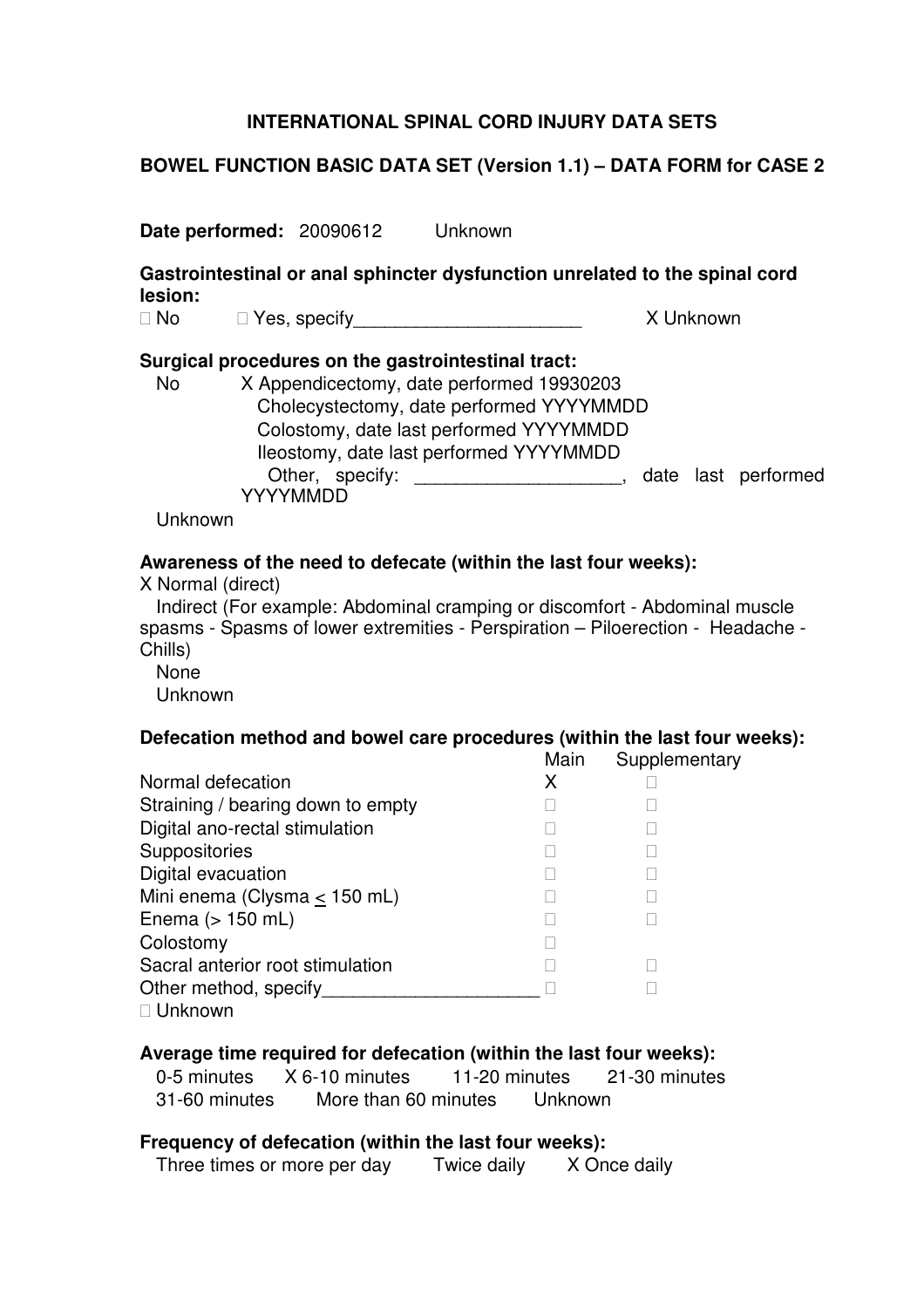Not daily but more than twice every week Twice every week Once every week Less than once every week, but at least once within the last four weeks No defecation within the last four weeks Not applicable Unknown

#### **Frequency of fecal incontinence (within the last three months):**

Two or more episodes per day One episode per day X Not every day but at least once per week Not every week but more than once per month Once every month Less than once per month Never Unknown

#### **Need to wear pad or plug (within the last three months):**

X Daily use Not every day but at least once per week Not every week but at least once per month Less than once per month Never Unknown

## **Medication affecting bowel function / constipating agents (within the last four weeks):**

X No Yes, anticholinergics Yes, narcotics Yes, other, specify:  $\blacksquare$ 

Unknown

## **Oral laxatives (within the last four weeks):**

X No Yes, osmotic laxatives (drops) Yes, osmotic or bulking laxatives (tablets or granulates) Yes, irritant laxatives (drops) Yes, irritant laxatives (tablets) Yes, prokinetics Yes, other, specify:

Unknown

| <b>None</b>    | Haemorrhoids | Perianal sores | <b>Fissures</b> | X Rectal |
|----------------|--------------|----------------|-----------------|----------|
| prolapse       |              |                |                 |          |
| Other, specify |              | Unknown        |                 |          |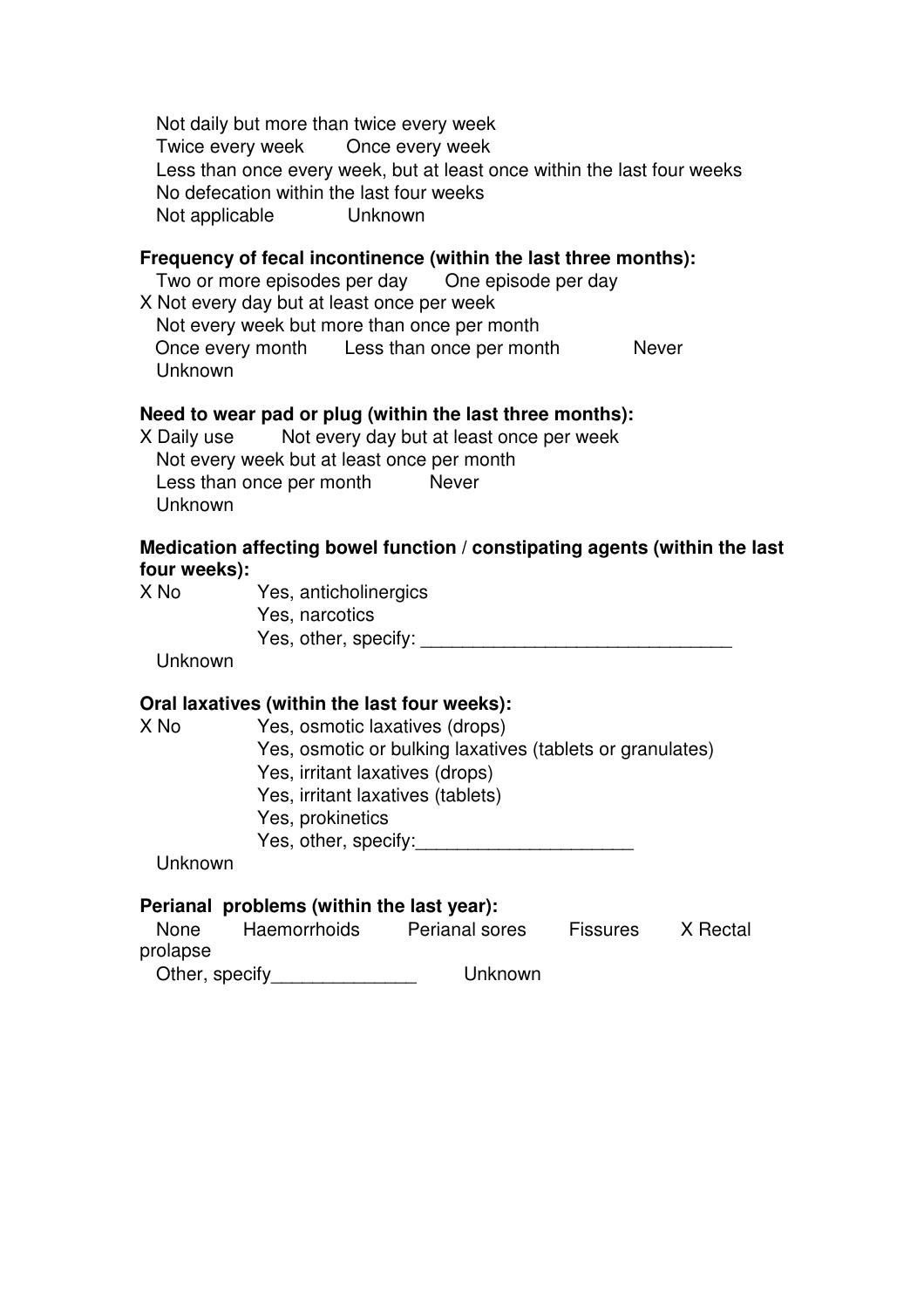## **CASE 3 FOR BOWEL FUNCTION BASIC DATA SET TRAINING**

32 year old female, previously completely healthy, was on June  $5<sup>th</sup>$  1999 involved in a car accident, where she had an unstable fracture of T4. The fracture was stabilized at an acute operation. Afterwards, she was left with a motor complete and sensory incomplete spinal cord injury. She was rehabilitated and now she lives an almost independent life using a wheel chair. Due to bladder dysfunction she had a Mitrofanoff conduit to the bladder performed on the April  $2<sup>th</sup>$  2004. Initially, she had no natural call to stool and used peroral laxatives (Bisacodyl-tablets) and digital stimulation to initiate defecation every second day. However, bowel problems progressed with increased time spent at bowel management sometimes 45 minutes and often with a feeling of incomplete evacuation. Furthermore, she had become incontinent to solid stool approximately twice per month. Therefore, she had started to use pads nearly every day. She had no perianal problems. She had continued to use Bisacodyl tablet, but did not use any other medication.

She was seen in the outpatient clinic on September  $5<sup>th</sup>$  2007 and described the pattern of supraconal neurogenic bowel dysfunction as presented above. She is now about to start transanal irrigation.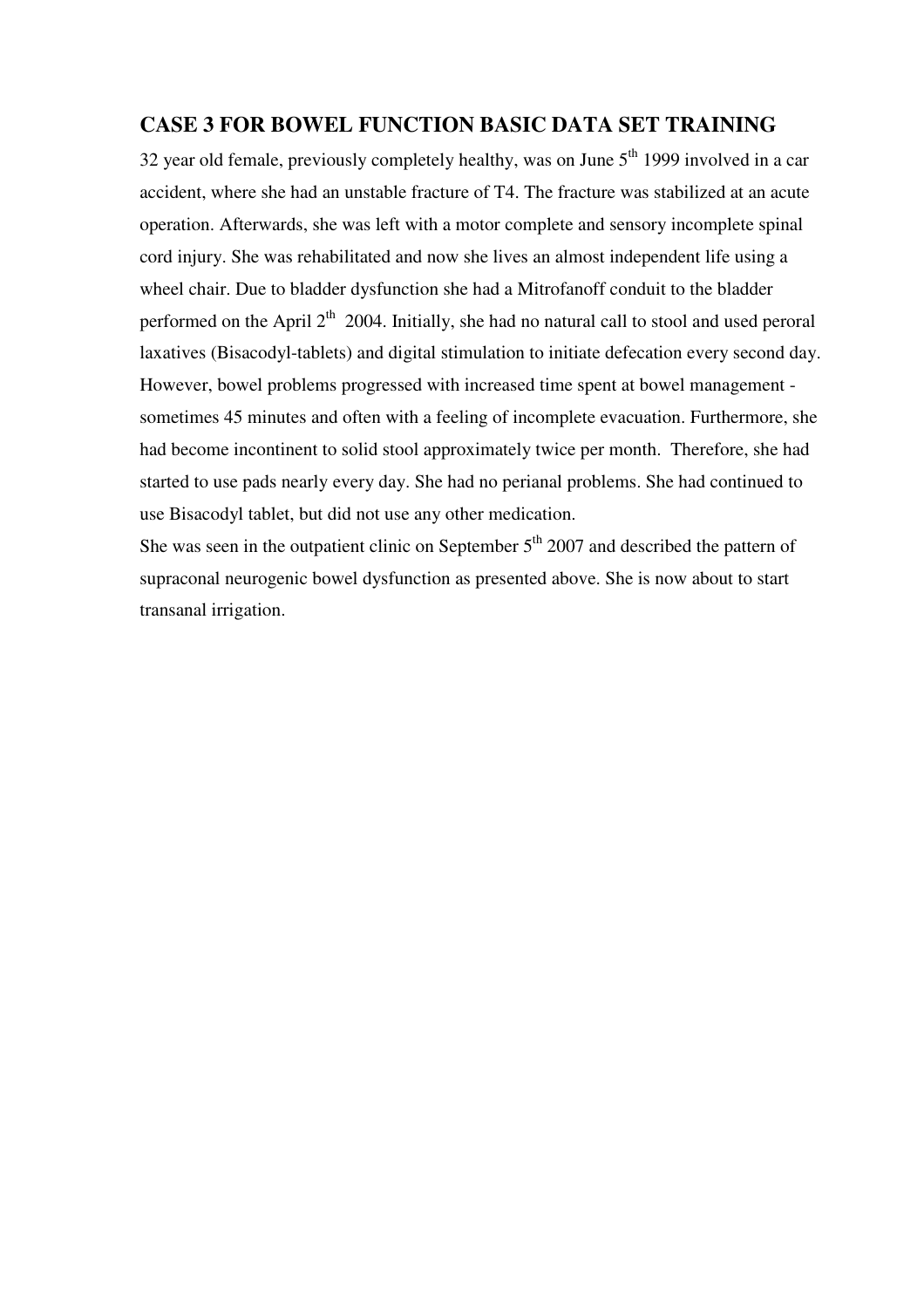## **BOWEL FUNCTION BASIC DATA SET (Version 1.1) – DATA FORM for CASE 3**

**Date performed:** 20070905 Unknown

**Gastrointestinal or anal sphincter dysfunction unrelated to the spinal cord lesion:** 

X No The Yes, specify The Term of the Unknown

#### **Surgical procedures on the gastrointestinal tract:**

- No Appendicectomy, date performed YYYYMMDD Cholecystectomy, date performed YYYYMMDD Colostomy, date last performed YYYYMMDD Ileostomy, date last performed YYYYMMDD
	- X Other, specify: Mitrophanoff conduit to the bladder, date last performed 20040402

Unknown

#### **Awareness of the need to defecate (within the last four weeks):**

Normal (direct)

 Indirect (For example: Abdominal cramping or discomfort - Abdominal muscle spasms - Spasms of lower extremities - Perspiration – Piloerection - Headache - Chills)

X None

Unknown

## **Defecation method and bowel care procedures (within the last four weeks):**

Main Supplementary

Normal defecation Straining / bearing down to empty Digital ano-rectal stimulation Manuscript A **Suppositories** Digital evacuation Mini enema (Clysma < 150 mL) Enema  $(> 150$  mL) Colostomy Sacral anterior root stimulation Other method, specify\_\_\_\_\_\_\_\_\_\_\_\_\_\_\_\_\_\_\_\_\_ Unknown

#### **Average time required for defecation (within the last four weeks):**

 0-5 minutes 6-10 minutes 11-20 minutes 21-30 minutes X 31-60 minutes More than 60 minutes Unknown

#### **Frequency of defecation (within the last four weeks):**

 Three times or more per day Twice daily Once daily X Not daily but more than twice every week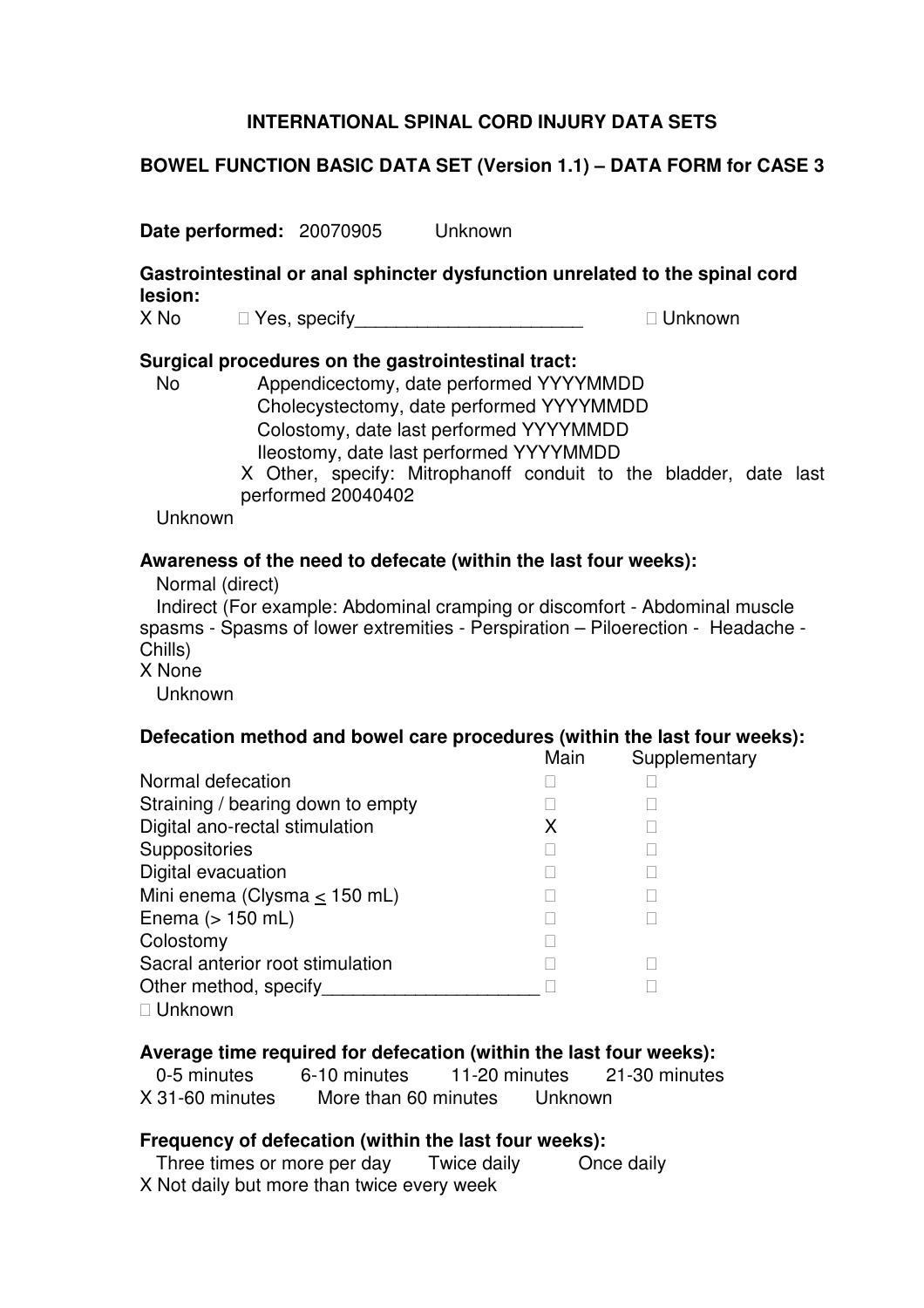Twice every week Once every week Less than once every week, but at least once within the last four weeks No defecation within the last four weeks Not applicable Unknown

### **Frequency of fecal incontinence (within the last three months):**

Two or more episodes per day One episode per day Not every day but at least once per week X Not every week but more than once per month Once every month Less than once per month Never Unknown

#### **Need to wear pad or plug (within the last three months):**

 Daily use X Not every day but at least once per week Not every week but at least once per month Less than once per month Never Unknown

### **Medication affecting bowel function / constipating agents (within the last four weeks):**

X No Yes, anticholinergics Yes, narcotics Yes, other, specify:

### Unknown

## **Oral laxatives (within the last four weeks):**

 No Yes, osmotic laxatives (drops) Yes, osmotic or bulking laxatives (tablets or granulates) Yes, irritant laxatives (drops)

X Yes, irritant laxatives (tablets)

Yes, prokinetics

Yes, other, specify:\_\_\_\_\_\_\_\_\_\_\_\_\_\_\_\_\_\_\_\_\_

Unknown

| X None         | Haemorrhoids | Perianal sores | <b>Fissures</b> | Rectal |
|----------------|--------------|----------------|-----------------|--------|
| prolapse       |              |                |                 |        |
| Other, specify |              | Unknown        |                 |        |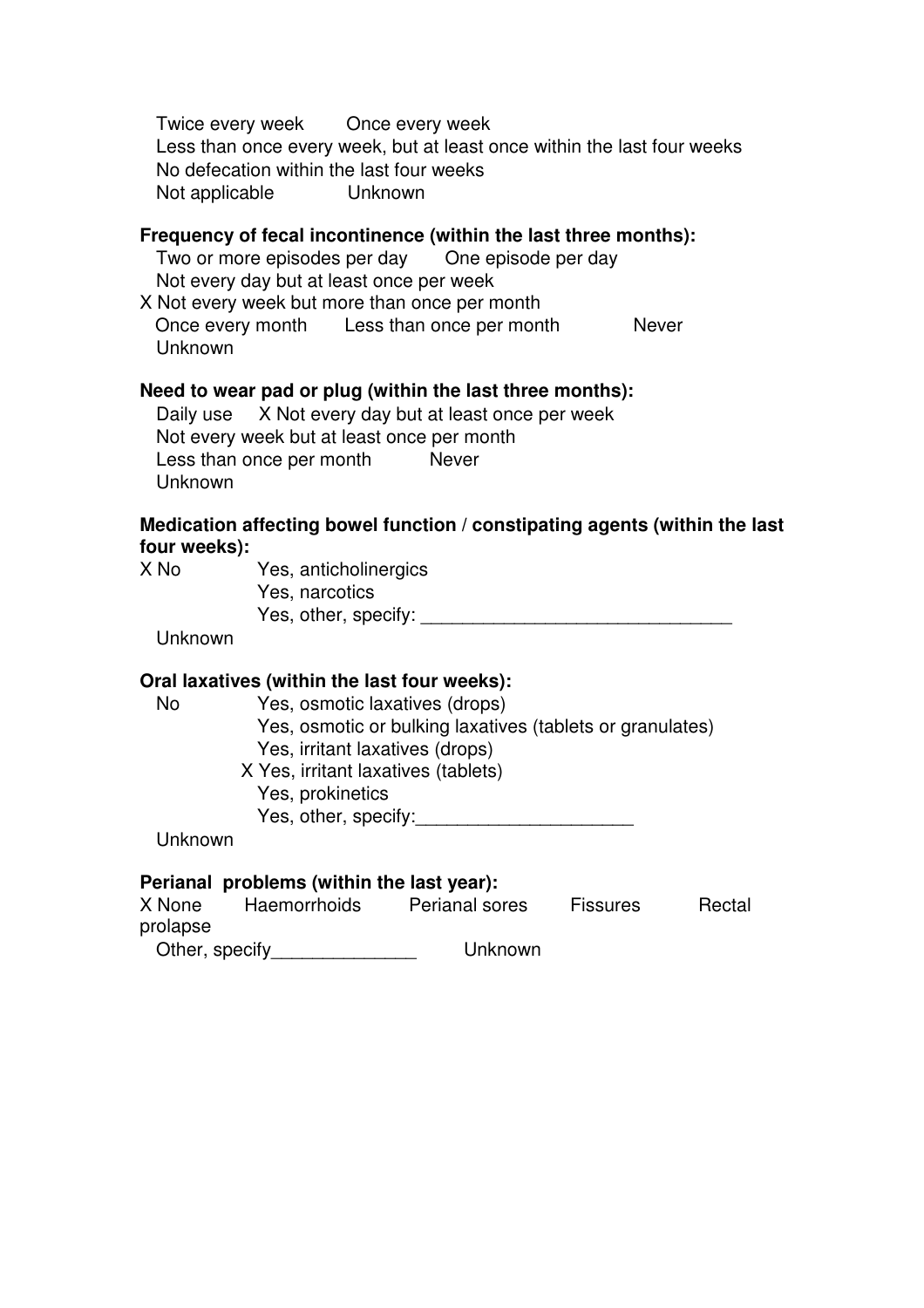## **CASE 4 FOR BOWEL FUNCTION BASIC DATA SET TRAINING**

A 49 year old female came for a follow-up on June  $5<sup>th</sup> 2008$ . On January  $20<sup>th</sup> 2002$  she was involved in a car accident leaving her with a motor and sensory complete spinal cord injury at C5. She is the mother of two. When giving birth to her youngest child she had a complete anal external and internal sphincter rupture. Primary suture of the anal sphincter and perineum was performed the same day with a satisfactory outcome. However, as the years passed she had flatus incontinence and later urge and sometimes episodes of faecal incontinence for liquid stools. Since the accident she has become increasingly constipated. Initially, she was treating constipation with oral laxatives. However, she had faecal soiling nearly daily causing perianal sores. Transanal colonic irrigation was introduced in order to treat faecal impaction and reduce faecal incontinence. This was supplemented with the oral laxatives. Tranaanal irrigation was troublesome for her as she could not keep the irrigation fluid in the rectum long enough to treat faecal impaction. Therefore, an appendicostomy with a colostomy was performed on October  $6<sup>th</sup>$  2007. The irrigation is now performed by her helpers through the appendicostomy every other day, on average spending 30 minutes on the routine. This routine results in passing of the stools approximately three times a week, and she does not require laxatives anymore. She has no incontinence episodes, only little abdominal bloating and – for the last eight months - no perianal sores. She does not wear diapers or take medication affecting gastrointestinal function.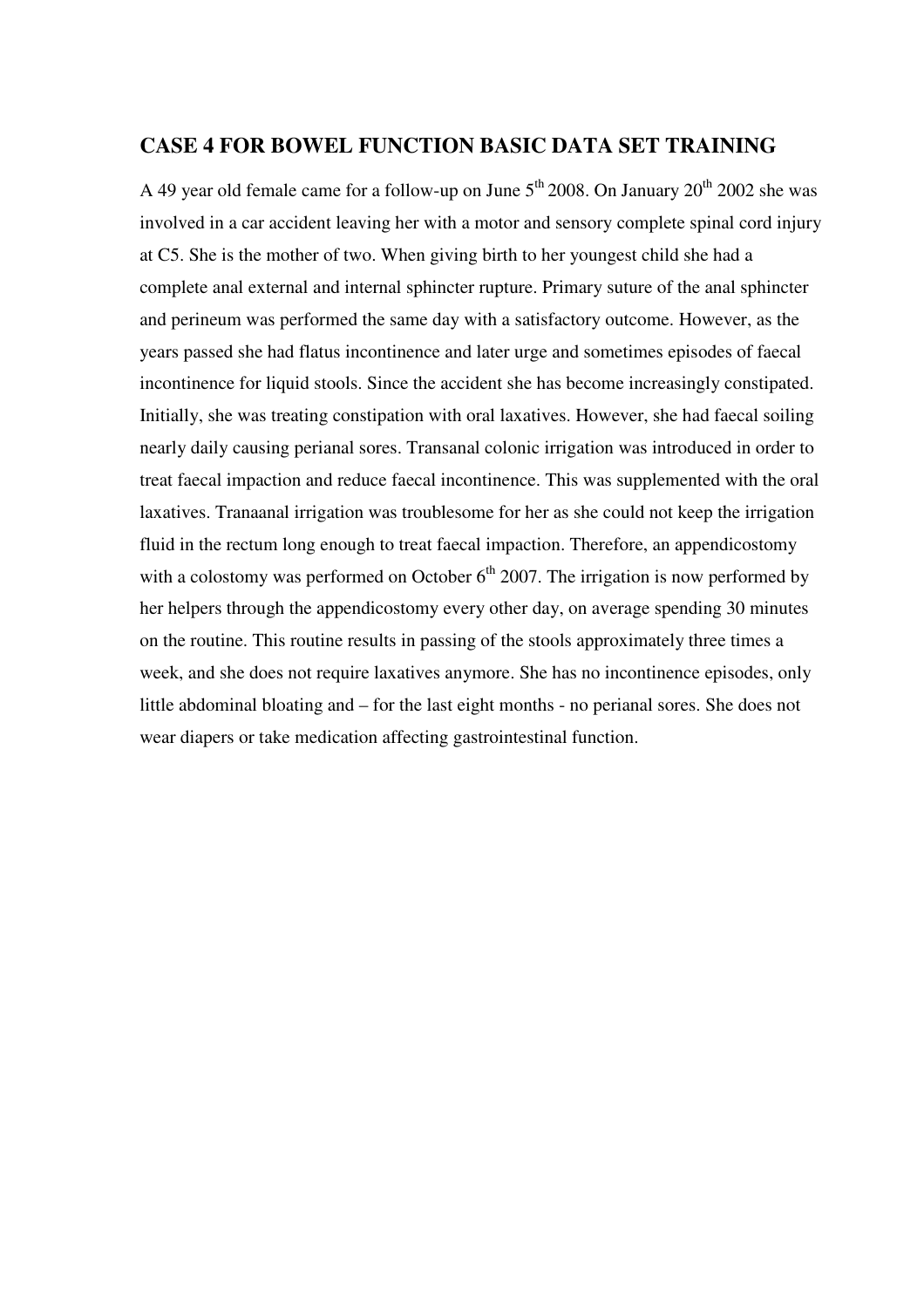## **BOWEL FUNCTION BASIC DATA SET (Version 1.1) – DATA FORM for CASE 4**

**Date performed:** 20080605 Unknown

#### **Gastrointestinal or anal sphincter dysfunction unrelated to the spinal cord lesion:**

No X Yes, specify flatus and faecal incontinence Unknown

#### **Surgical procedures on the gastrointestinal tract:**

 No Appendicectomy, date performed YYYYMMDD Cholecystectomy, date performed YYYYMMDD

X Colostomy, date last performed 20071006

Ileostomy, date last performed YYYYMMDD

X Other, specify: appendicostomy, date last performed 20071006

Unknown

#### **Awareness of the need to defecate (within the last four weeks):**

Normal (direct)

 Indirect (For example: Abdominal cramping or discomfort - Abdominal muscle spasms - Spasms of lower extremities - Perspiration – Piloerection - Headache - Chills)

X None

Unknown

## **Defecation method and bowel care procedures (within the last four weeks):**

Main Supplementary

Normal defecation Straining / bearing down to empty Digital ano-rectal stimulation **Suppositories** Digital evacuation Mini enema (Clysma < 150 mL) Enema  $(> 150$  mL) Colostomy X Sacral anterior root stimulation Other method, specify irrigation through the appendicostomy X

Unknown

## **Average time required for defecation (within the last four weeks):**

 0-5 minutes 6-10 minutes 11-20 minutes X 21-30 minutes 31-60 minutes More than 60 minutes Unknown

## **Frequency of defecation (within the last four weeks):**

Three times or more per day Twice daily Once daily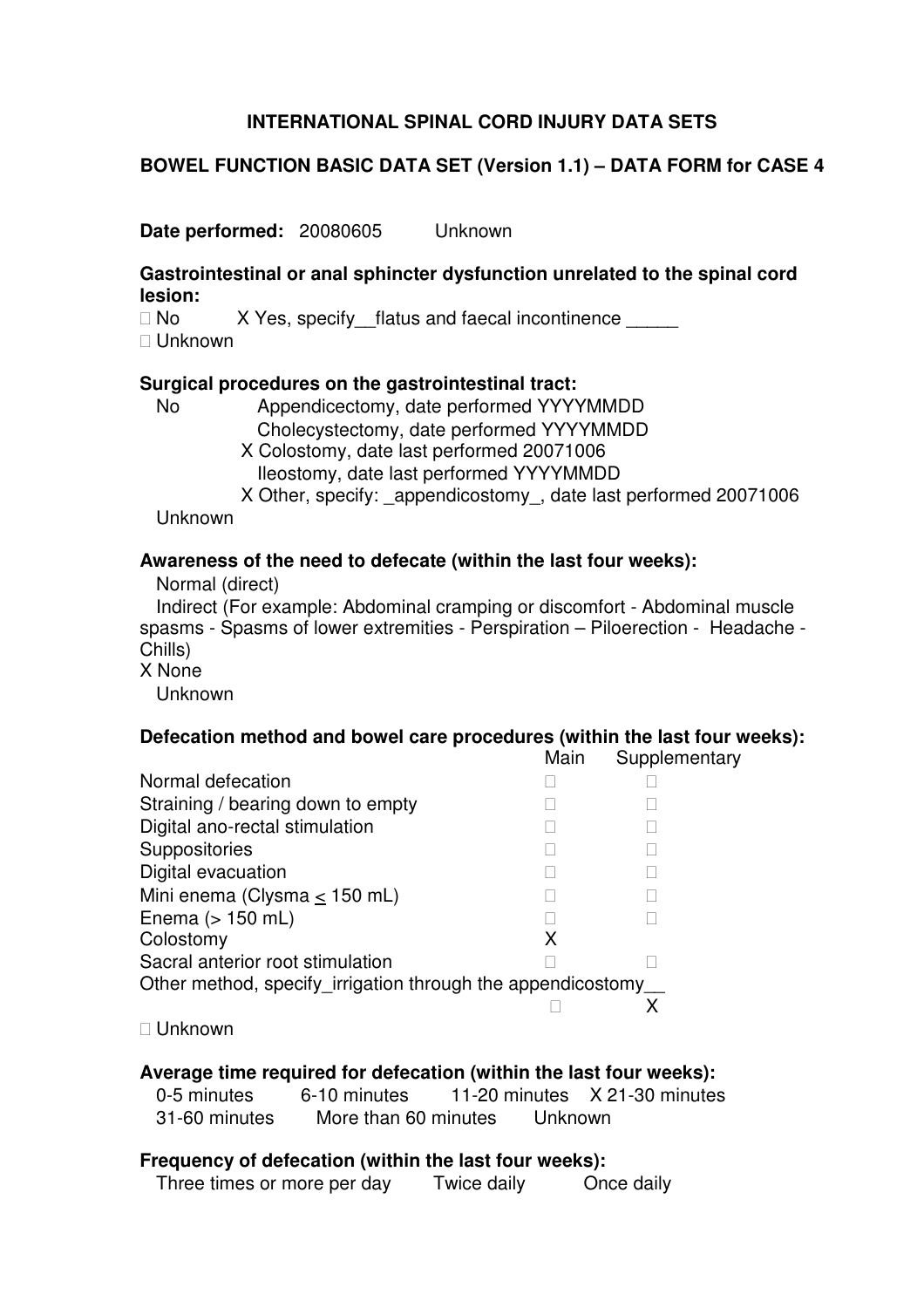X Not daily but more than twice every week Twice every week Once every week Less than once every week, but at least once within the last four weeks No defecation within the last four weeks Not applicable Unknown

## **Frequency of fecal incontinence (within the last three months):**

Two or more episodes per day One episode per day Not every day but at least once per week Not every week but more than once per month Once every month Less than once per month X Never Unknown

#### **Need to wear pad or plug (within the last three months):**

 Daily use Not every day but at least once per week Not every week but at least once per month Less than once per month X Never Unknown

## **Medication affecting bowel function / constipating agents (within the last four weeks):**

X No Yes, anticholinergics Yes, narcotics Yes, other, specify: **Example 20** 

Unknown

#### **Oral laxatives (within the last four weeks):**

X No Yes, osmotic laxatives (drops) Yes, osmotic or bulking laxatives (tablets or granulates) Yes, irritant laxatives (drops) Yes, irritant laxatives (tablets) Yes, prokinetics Yes, other, specify:

Unknown

| X None         | Haemorrhoids | Perianal sores | <b>Fissures</b> | Rectal |
|----------------|--------------|----------------|-----------------|--------|
| prolapse       |              |                |                 |        |
| Other, specify |              | Unknown        |                 |        |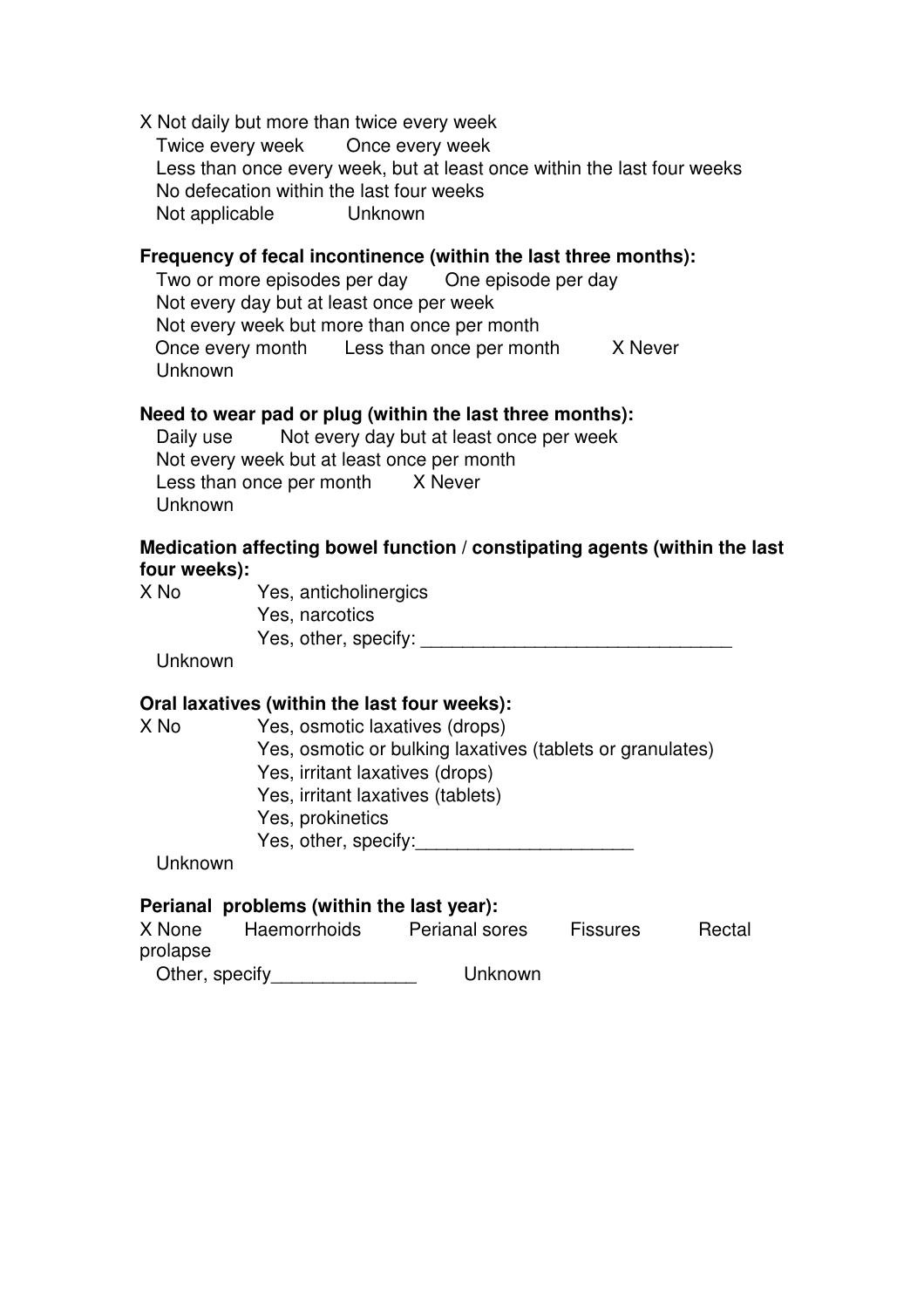## **CASE 5 FOR BOWEL FUNCTION BASIC DATA SET TRAINING**

One year after sustaining an incomplete spinal cord injury to the second and third lumbar vertebra a young man sought medical advice for daily episodes of fecal incontinence. He is 23 years old and the problem is causing him increasingly psychological suffering as he is now dating a very nice girl. Several times a week he has to change plans for dates or meetings and reports major impact on quality of life. He lives in a wheelchair accessible flat and manages all aspects of life independently. He takes no medication. Before the accident he was healthy and had no past medical problems. Today, February  $1<sup>st</sup>$ 2009, the status of his bowel dysfunction is: No call for defecation and therefore no ability to defer defecation at all. This leads to several daily episodes of faecal incontinence and need for diapers. Mostly, his stools are liquid, but sometimes every month he is suffering from incontinence episodes even though his faeces are solid. Shortly after the incident he suffered from painful sores around the anus but this has posed no problem for him the recent six months. He is not reporting any flatus incontinence. Medical treatment used to include small enemas and suppositories with insufficient effect and treatment was terminated three months ago. Each morning he digitally stimulates defecation sitting on the raised toilet seat - on average spending ten minutes on the routine. This is also his preferred place for changing diapers and cleaning himself after incontinence episodes.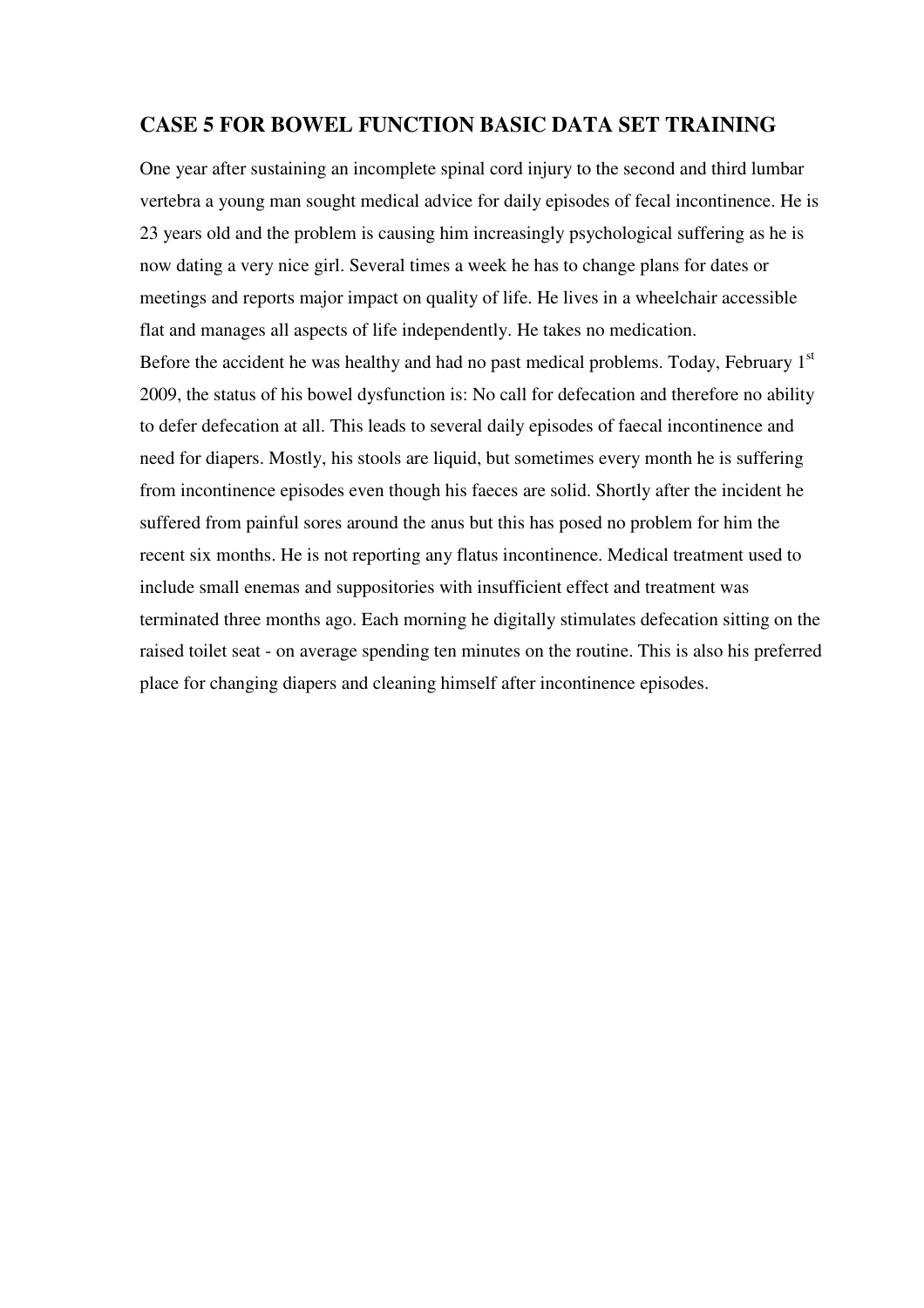## **BOWEL FUNCTION BASIC DATA SET (Version 1.1) – DATA FORM for CASE 5**

**Date performed:** 20090201 Unknown

**Gastrointestinal or anal sphincter dysfunction unrelated to the spinal cord lesion:** 

X No Yes, specify The Contract of the Unknown

#### **Surgical procedures on the gastrointestinal tract:**

X No Appendicectomy, date performed YYYYMMDD Cholecystectomy, date performed YYYYMMDD Colostomy, date last performed YYYYMMDD Ileostomy, date last performed YYYYMMDD Other, specify: \_\_\_\_\_\_\_\_\_\_\_\_\_\_\_\_\_\_\_\_, date last performed YYYYMMDD

Unknown

#### **Awareness of the need to defecate (within the last four weeks):**

Normal (direct)

 Indirect (For example: Abdominal cramping or discomfort - Abdominal muscle spasms - Spasms of lower extremities - Perspiration – Piloerection - Headache - Chills)

X None

Unknown

#### **Defecation method and bowel care procedures (within the last four weeks):**

Main Supplementary

| Normal defecation                 |   |
|-----------------------------------|---|
| Straining / bearing down to empty |   |
| Digital ano-rectal stimulation    | x |
| Suppositories                     |   |
| Digital evacuation                |   |
| Mini enema (Clysma $\leq$ 150 mL) |   |
| Enema $(> 150$ mL)                |   |
| Colostomy                         |   |
| Sacral anterior root stimulation  |   |
| Other method, specify             |   |
| Unknown                           |   |
|                                   |   |

## **Average time required for defecation (within the last four weeks):**

 0-5 minutes X 6-10 minutes 11-20 minutes 21-30 minutes 31-60 minutes More than 60 minutes Unknown

#### **Frequency of defecation (within the last four weeks):**

X Three times or more per day Twice daily Once daily